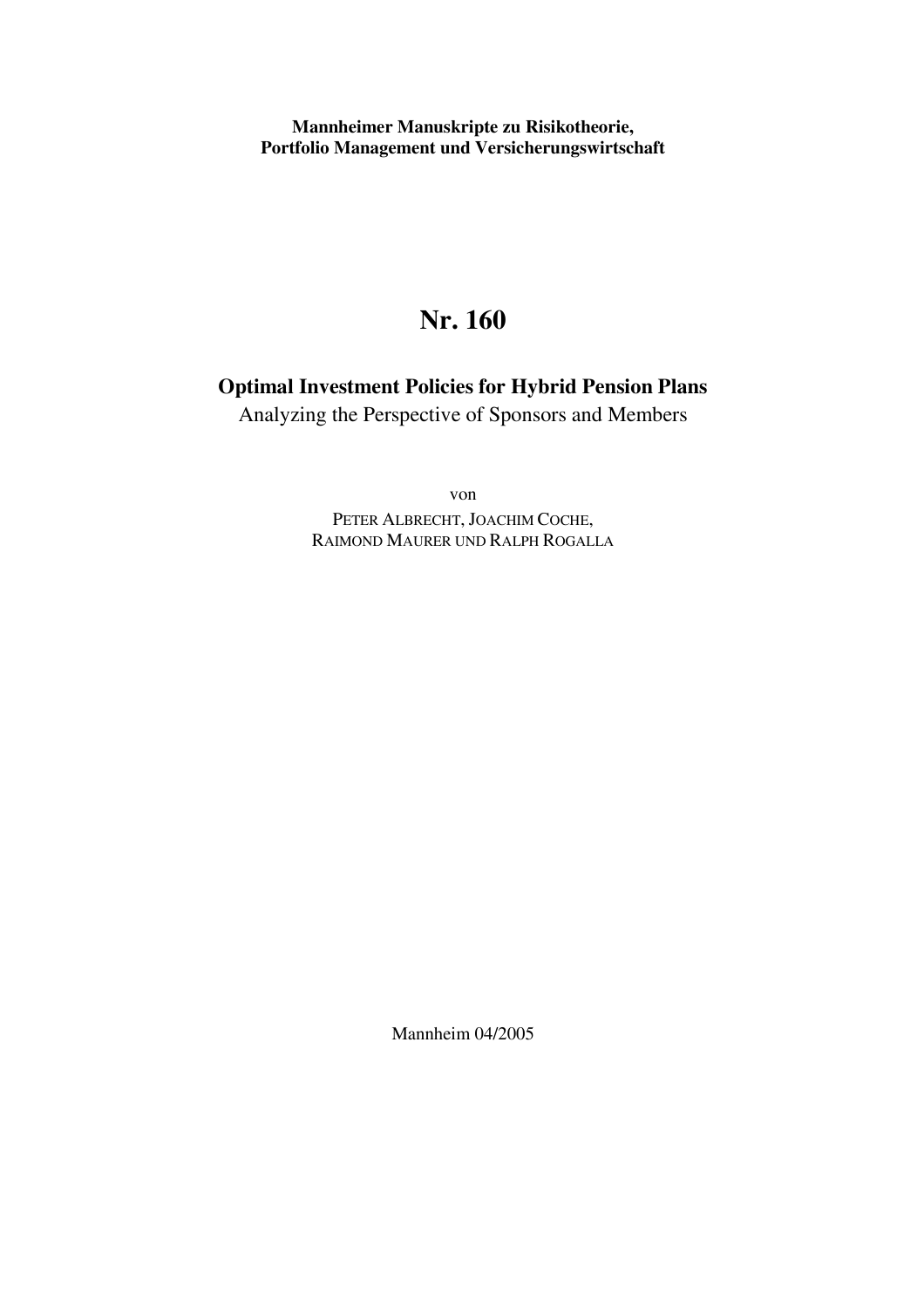## **Optimal Investment Policies for Hybrid Pension Plans**

Analyzing the Perspective of Sponsors and Members

by

**Prof. Dr. Peter Albrecht\*, Dr. Joachim Coche \*\*, Prof Dr. Raimond Maurer\*\*\*, Ralph Rogalla\*\*\*\*** 

**Prepared for the Conference "The Evolution of Risk and Reward Sharing in Retirement" April 25 – 26, 2005 The Wharton School of the University of Pennsylvania**

\*) University of Mannheim Professor of Risk Theory, Portfolio Management, and Insurance Schloss 68131 Mannheim, Germany Telephone: +49 (0)621 181 1680 Facsimile: +49 (0)621 181 1681 E-mail: p.albrecht@bwl.uni-mannheim.de

Johann Wolfgang Goethe-University of Frankfurt Professor of Investment, Portfolio Management, and Pension Finance Department of Finance Senckenberganlage 31-33 (Uni-PF 58) 60054 Frankfurt am Main, Germany Telephone: ++ 49 69 798 25227 Facsimile: ++ 49 69 798 25228 E-mail: RMaurer@wiwi.uni-frankfurt.de

\*\*) European Central Bank Senior Economist P.O. Box 16 03 19 60066 Frankfurt am Main, Germany Telephone: +49 (0)69 1344 6891 Facsimile: +49 (0)69 1344 6231 E-mail: Joachim.coche@ecb.int

\*\*\*\*) Johann Wolfgang Goethe-University of Frankfurt Department of Finance Senckenberganlage 31-33 (Uni-PF 58) 60054 Frankfurt am Main, Germany Telephone: ++ 49 69 798 25227 Facsimile: ++ 49 69 798 25228 E-mail: rogalla@wiwi.uni-frankfurt.de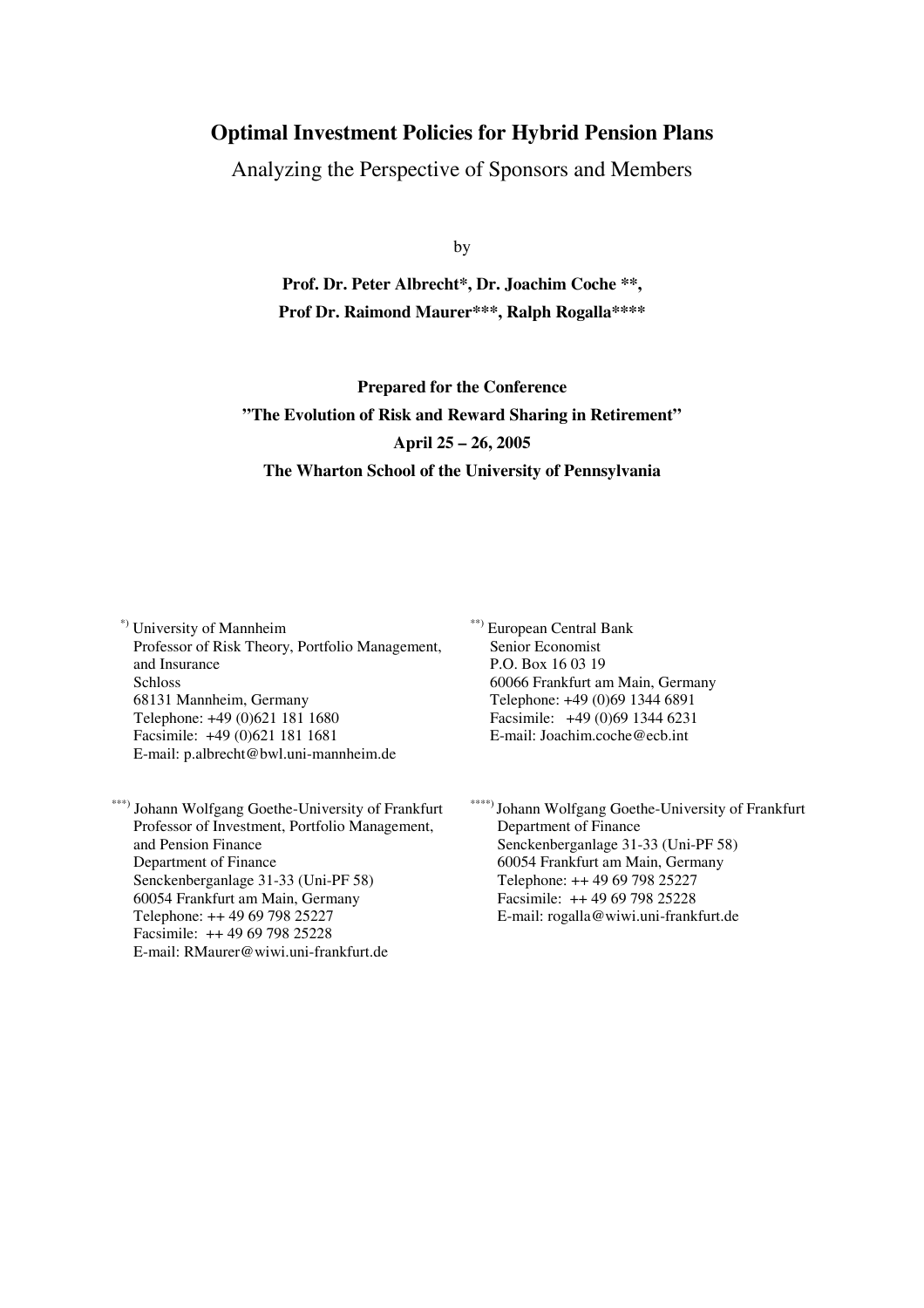## **Optimal Investment Policies for Hybrid Pension Plans**

Analyzing the Perspective of Sponsors and Members

#### **Abstract:**

This paper analyzes investment strategies in the context of alternative hybrid pension plans which are optimal either from the perspective of the plan sponsor or the beneficiaries. The focus is in particular on how the introduction of minimum and maximum limits for pension benefits as well as minimum guarantees and caps on the return of the members' individual investment accounts affect the investment decision. The study finds that portfolio choice of sponsor and beneficiaries shows substantial differences depending on the exact plan design and the beneficiaries' risk aversion. The introduction of caps on investment returns emerged a possible means to reduce such differences and to share investment risks and returns more equally between sponsor and beneficiaries.

**JEL Classification:**  G11, G23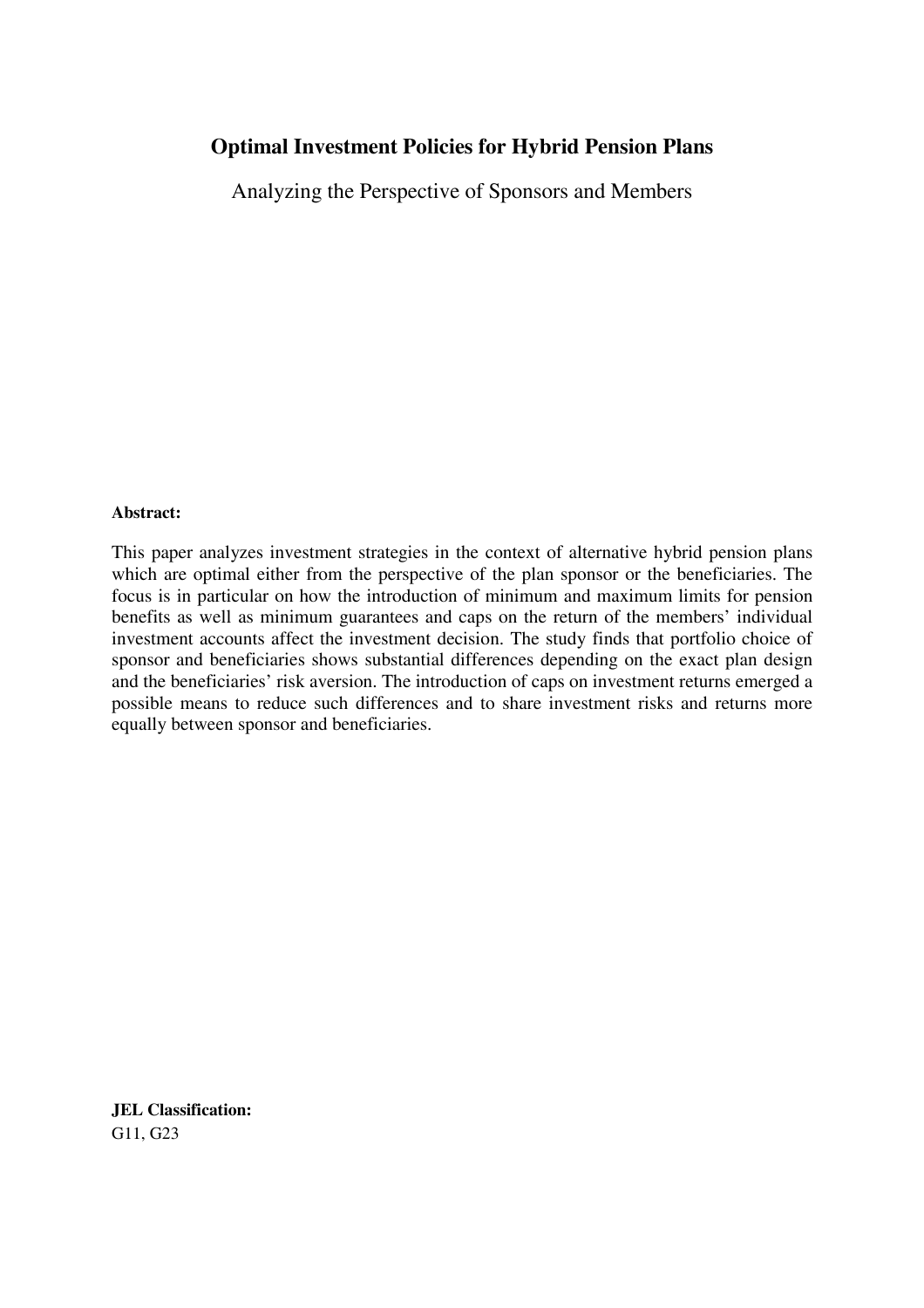## **1. Introduction**

Since being firstly introduced in the United States by the Bank of America in 1985, hybrid forms of occupational pension plans broke through the traditional dichotomy of pension plan designs (Schieber 2003). Before that, pension promises were either of pure defined benefit (DB) or pure defined contribution (DC) character.

In a DB scheme, the plan sponsor promises to the plan beneficiaries a final level of pension benefits. This level is usually defined according to a benefit formula as a function of salary trajectory and years of service. In general, benefits are paid as life annuities rather than lump sums. As Bodie et al. (1988) point out, the foremost advantage of DB plans is that they offer stable income replacement rates to the plan beneficiaries at retirement. The major drawbacks of DB schemes are the lack of benefit portability when leaving the company and the complex valuation of plan liabilities. Moreover, the plan sponsor is exposed to substantial investment and longevity risk, which could result in significant contribution expenses.

In a DC scheme, the plan sponsor commits to paying funds into the beneficiaries' individual accounts according to a specified formula, e.g. a fixed percentage of annual salary. The most prominent feature of DC schemes is their inherent flexibility. By construction, a DC plan is fully funded in individual accounts. The value of the pension benefits is simply determined as the market value of the backing assets. Therefore, the pension benefits are easily portable in case of job change. Additionally, the beneficiaries have full control over the investment strategy and is free to choose an adequate decumulation plan at retirement, i.e. either life annuities, phased withdrawal plans, lump sum payment or any combination of these. While the employer is only obliged to make regular contributions, the employee bears the risk of uncertain replacement rates, especially caused by fluctuations in the capital markets (Bodie and Merton 1992).

The term hybrid pension plan subsumes the manifold class of pension schemes that combine both, elements of defined contribution and defined benefit plans. The motivation of hybrid pension plans is to combine the best characteristics of DB and DC plans while circumventing their major disadvantages. A broad range of hybrid pension plans combine a DC type individual account, whereby minimum and/or maximum annuity benefits at retirement may be specified by a defined benefit formula. Additionally, investment returns credited to the individual accounts may be subject to return guarantees and/or return caps.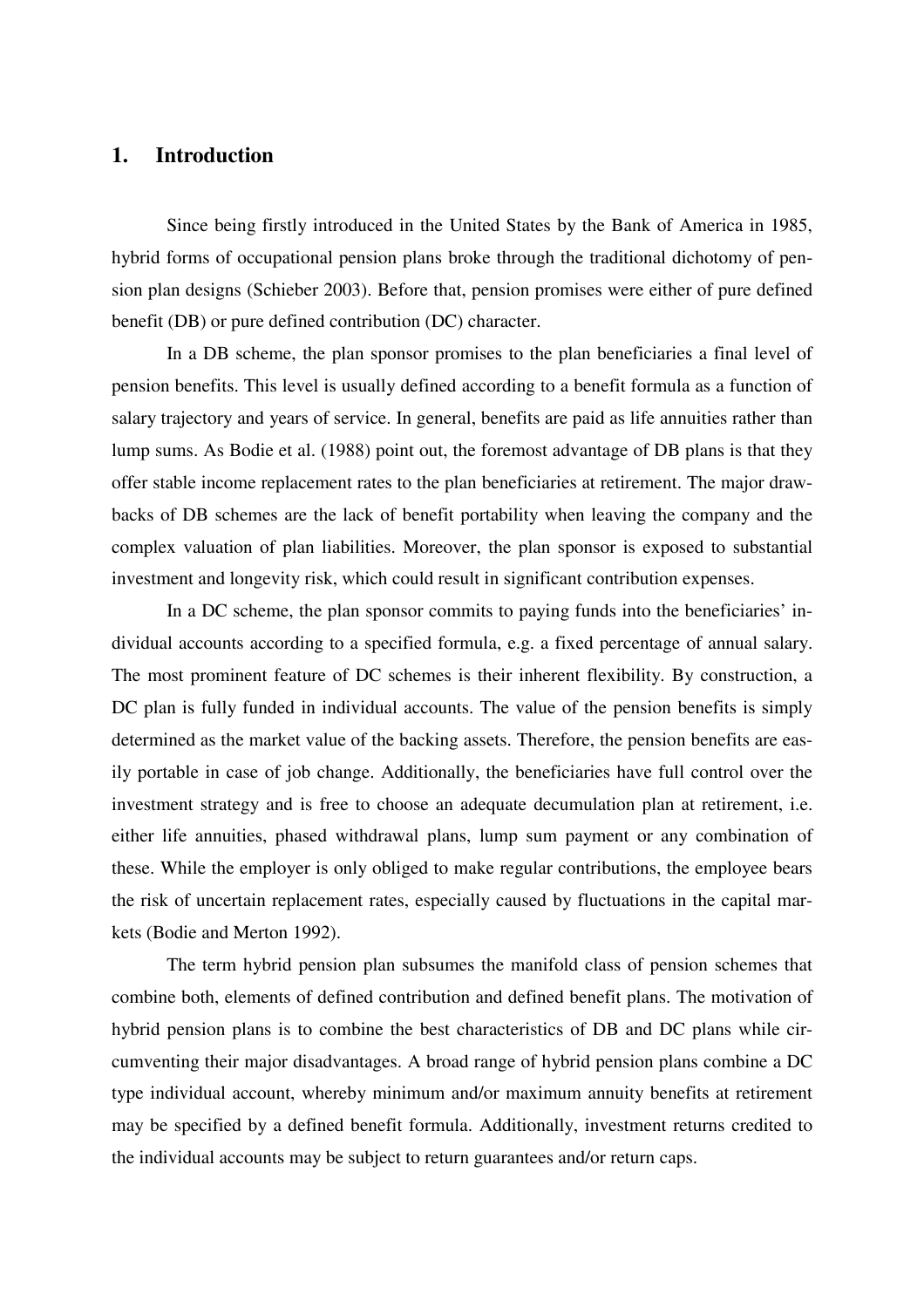The asset allocation decision is of major importance for all types of pension plans. In a pure DC plan, the plan members have full control over the investment strategy for their accounts. This enables them to adapt the risk/return profile of the portfolio to their individual taste of risk. Since the investment risk is completely borne by the members, the plan sponsor is indifferent towards the investment policy. This is in shape contrast to pure DB plans. As the sponsor is fully exposed to capital market risk, the asset allocation decision must lie with him to control his funding situation. In a hybrid pension plan, both parties have an interest to influence the investment policy, which may result in conflicts of interest. The extent of this possible conflict of interests for different hybrid pension plan specifications is the object of investigation of this paper.

For this, we construct a set of hypothetical hybrid pension plans, assume a fixed set of parameters and study over a given set of investment alternatives the optimal investment strategy for particular objective functions, i.e. cost minimization from the perspective of plan sponsor versus maximizing risk adjusted pension benefits from the perspective of plan members. Although neither the design of the plan nor the assumed parameter specification correspond to any actually exiting pension plan, it draws on elements typically found in real world pension plans. In particular the model and results presented in this paper benefited substantially from prior work undertaken on the European Central Bank retirement plan.<sup>1</sup> Compared to actually exiting plans, the plan developed in this paper shows a reduced complexity. Inter alia, it omits modeling any aspects related to dependant benefits and it also assumes a simplified population model.

The remainder of this study is organized as follows. In the next section, we first discuss the general plan design and the core hybrid elements studied here, such as the minimum pensions guarantee, maximum pension limits, and the return guarantee/caps. Subsequently, we focus on technical aspects of our underlying model and the decision making process assumed before analyzing the optimal investment strategy, both from the perspective of the plan sponsor as well as the plan members.

## **2. Designing a Hybrid Pension Plan**

#### **2.1 General Structure of the Pension Plan**

The model pension plan analyzed in this study is a non-contributory funded plan consisting of two types of accounts. First, every plan member owns an individual account. All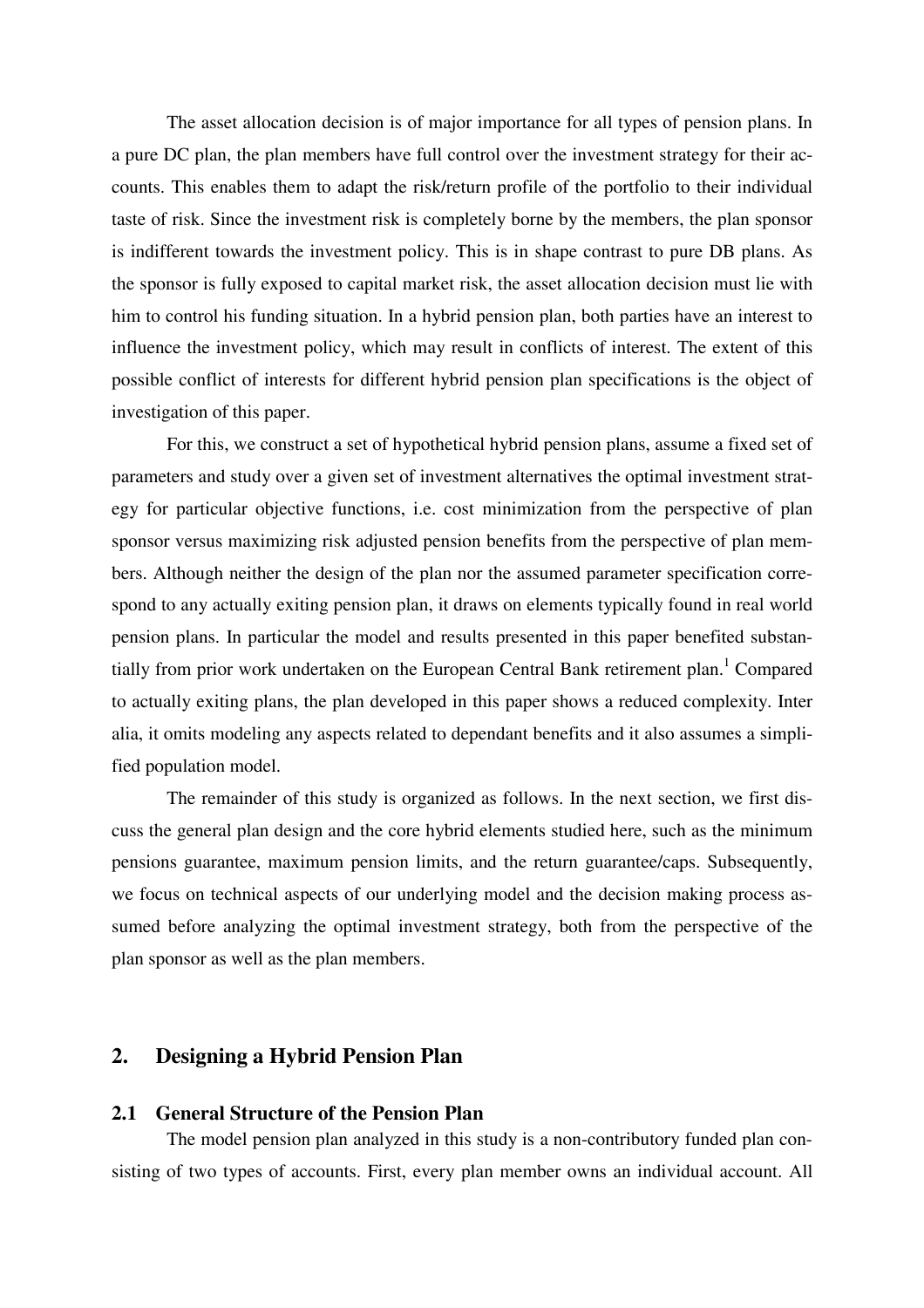individual accounts are endowed by the plan sponsor with a payment of 20 percent of the members' annual salary. These payments are the employer's regular contributions to the plan. In addition to that, the plan sponsor owns a separate account, the contingency reserve, which takes the role of a settlement account for transfers from or to the individual accounts. The sum of the funds in both types of accounts, individual accounts as well as contingency reserve, represents the total plan assets. All plan funds are invested into the same asset allocation and the return on this portfolio is credited pro rata to the individual accounts and the contingency reserve.

Besides the promise by the plan sponsor to fund the individual accounts with regular contributions, the plan design includes a combination of additional guarantees and/or limits. These are related either directly to the level of benefits at retirement and/or to the asset return credited to the individual accounts. Incorporating such elements has an impact on the obligations arising from the plan and may require from the sponsor further payments in addition to the regular contributions, so called supplementary contributions.

Supplementary contributions may be triggered in two cases. Firstly, when guaranteeing a minimum return on the plan assets, the plan sponsor has to cover possible shortfalls below the target return by replenishing the individual accounts through supplementary contributions. Secondly, supplementary contributions can become necessary in cases with guaranteed minimum pension benefits. If the market value of the total plan assets falls below 90 percent of the actuarial present value of the plan liabilities, i.e. the solvency ratio is below 0.9, the plan sponsor will have to endow the contingency reserve with enough funds to re-establish a solvency ratio of 1.

Furthermore, participation in this pension scheme is assumed to be mandatory and the beneficiaries cannot withdraw funds during the accumulation phase. The management of the plan does not take into account possible benefits provided by other (government-run) systems. Members leaving the plan before retirement are entitled to either leave their funds in the plan or to receive the balance of their individual account as a lump sum, limited to the actuarial value of the maximum pension where applicable. At the retirement age of 65, the available funds are converted into a life annuity. This conversion may be subject to the guaranteed minimum pension benefits and to maximum pension limits depending on the exact design of the benefit structure, which will be discussed subsequently.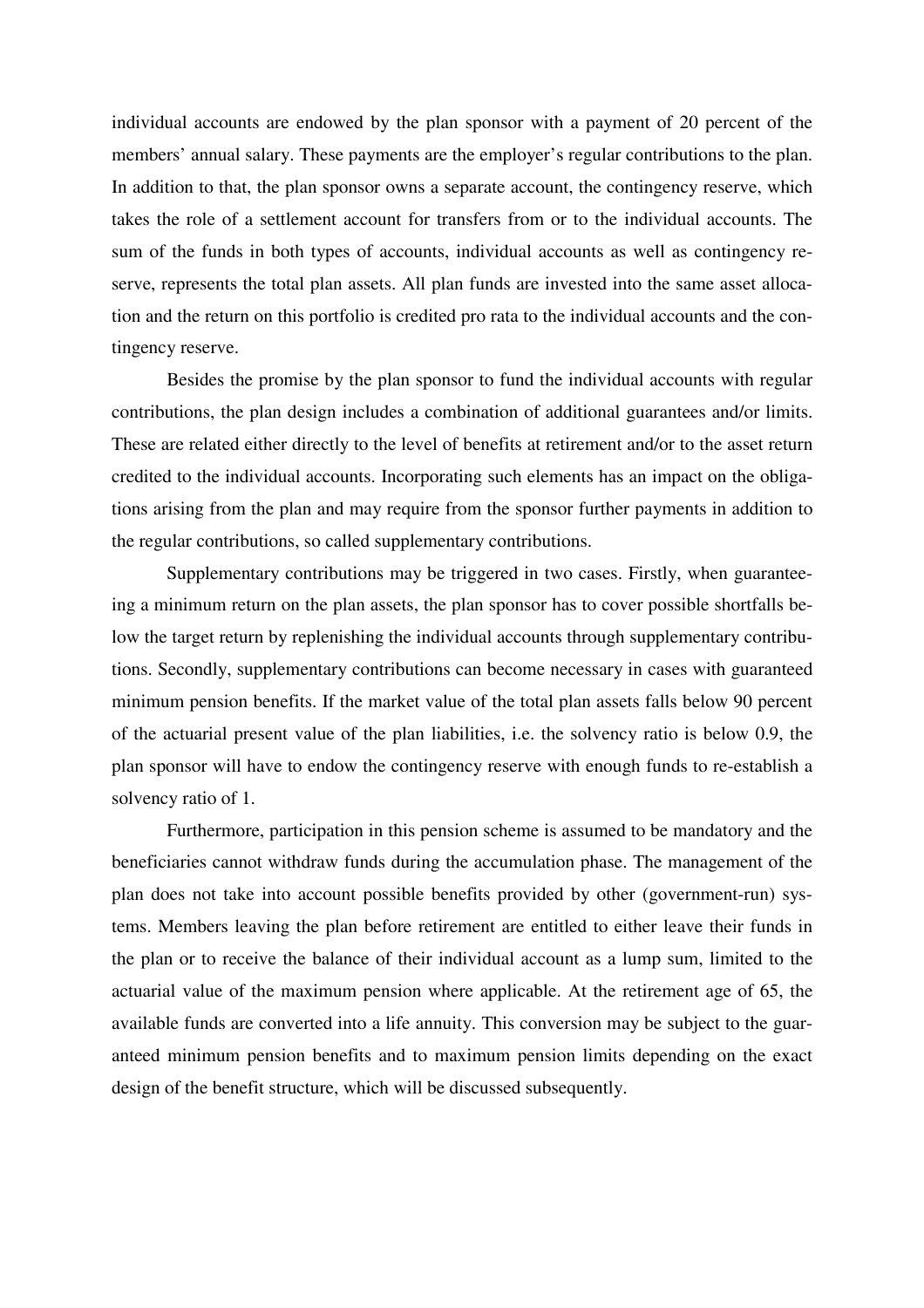#### **2.2 Benefit Structure of the Pension Plan**

In the course of this study, six distinct hybrid pension plan designs will be scrutinized. Every plan is characterized by a unique combination of the elements mentioned earlier. Comparing these designs aims at investigating the effects on plan costs as well as pension benefit levels that each hybrid plan element has and the implications for the optimal allocation of plan assets.

In Case I, which is the benchmark design, the pension plan consists of an individual account for every plan member that is endowed by the plan sponsor with regular contributions of 20 percent of the current salary. These funds are invested in the capital markets. Beneficiaries are protected from return shortfalls by an annual capital guarantee, i.e. a guaranteed yearly minimum return of 0 percent.<sup>2</sup> In case the funds earn less than 0 percent in any given year, the sponsor makes an additional contribution to the accounts. As these funds accumulated over a plan member's career might not be sufficient to pay for an adequate pension, this plan layout also guarantees a minimum level of pension benefits corresponding to 2 percent of the career-average salary per year of service. In addition, this plan limits the maximum level of benefits to 2 percent of the beneficiaries' final salary.<sup>3</sup> In the event of a member either leaving the plan or retiring, any funds in the individual account that exceed the actuarial value of the maximum benefits will be transferred to the contingency reserve.

|                         | Case I | Case II | Case III | Case IV | Case V | Case VI | Case VII |
|-------------------------|--------|---------|----------|---------|--------|---------|----------|
| Individual Account      |        | ٦Ι      |          |         |        |         |          |
| Minimum Benefits        |        |         |          |         |        |         |          |
| <b>Maximum Benefits</b> |        |         |          |         |        |         |          |
| Capital Guarantee       |        |         |          |         |        |         |          |
| <b>Return Cap</b>       |        |         |          |         |        |         |          |

Table 1: Summary of Hybrid Pension Plan Designs

Source: Authors' compilation.

Notes: Minimum benefits are defined as 2 percent of career-average salary per year of service; maximum benefits are defined as 2 percent of final salary per year of service; capital guarantee refers to a guaranteed minimal return of 0 percent per year for the individual accounts; the return cap limits the annual return credited to the individual accounts to 10 percent.

The subsequent Cases II to V are constructed by eliminating certain plan elements compared to the benchmark case. Case II excludes the capital guarantee, and in Case III the maximum benefits are additionally removed. Case IV eliminates the minimum benefits from the benchmark case, while Case V only includes the annual capital guarantee. Case VI includes the annual capital guarantee and additionally a return cap of 10 percent per year but provides no further benefit elements relating to salary and years of service. If the asset return on the funds in the individual accounts in any year exceeds the 10 percent level, the excess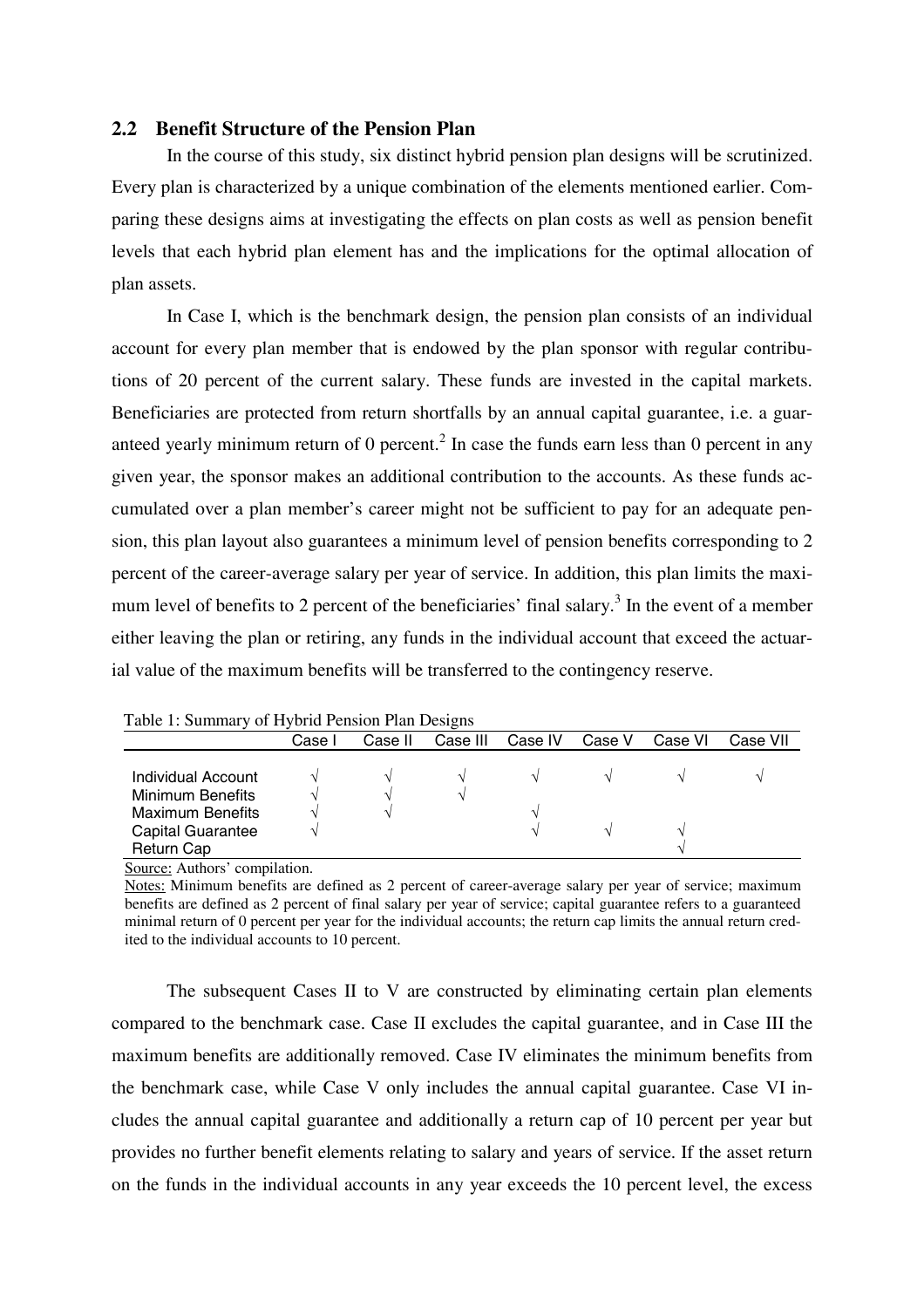return will be credited to the contingency reserve. Case VII does not include any guarantees or caps and, therefore, can be interpreted as a pure defined contribution plan. Table 1 summarizes the various plan designs.

The minimum rate of return guarantee increases the complexity of the pension plan substantially. More specifically, the minimum rate of return guarantee *may* introduce an asymmetric link between assets and liabilities. Suppose the value of a given investment account corresponds to a pension payment in-between the minimum and the maximum pension limit. In this situation, a high asset return in any given year permanently increases the sponsors' liabilities for the current and future years. Negative returns in subsequent years do not decrease the liability as the minimum rate of return guarantee requires the sponsor to replenish the investment account. Thus the high asset return in the first year had a permanent effect on the liabilities.<sup>4</sup> However in a situation where the investment account corresponds to a pension payment either below the minimum pension guarantee or above the maximum pension limit, asset returns do not have an immediate effect on the sponsor's liabilities.

#### **2.3 Asset Liability Model and Decision-Making Process**

This section outlines the asset liability model and decision making process employed to determine the funds' asset allocation. This first comprises the specification of assumptions about how assets and liabilities are projected forward. Secondly we specify decision rules used either by the plan sponsor or by the beneficiaries to identify the optimal asset allocation.

Independently of whether the asset allocation decision is made by the sponsor or by the beneficiaries, a two-step heuristic method is applied which is often found in practical decision making. As a first step, the set of mean variance efficient asset allocations is determined using standard Markowitz-type portfolio optimization. In the second step all portfolios from the efficient frontier are assessed against a projection of asset and liabilities over a horizon of 30 years.

In order to project the return and risk effects of a certain asset allocation over time, it is necessary to specify the stochastic processes that govern the developments of the returns of asset classes, interest rates for maturities of three months, representing money market investments, and ten years as well as inflation rates. The difference between the nominal ten year interest rate and the inflation rate, i.e. the real ten year interest rate, is used to discount future pension liabilities. The stochastic dynamics of the (uncertain) market values of the assets are modeled as geometric Brownian motion, which implies that the log return of every asset is independent and identically normally distributed. Long- and short-term interest rates as well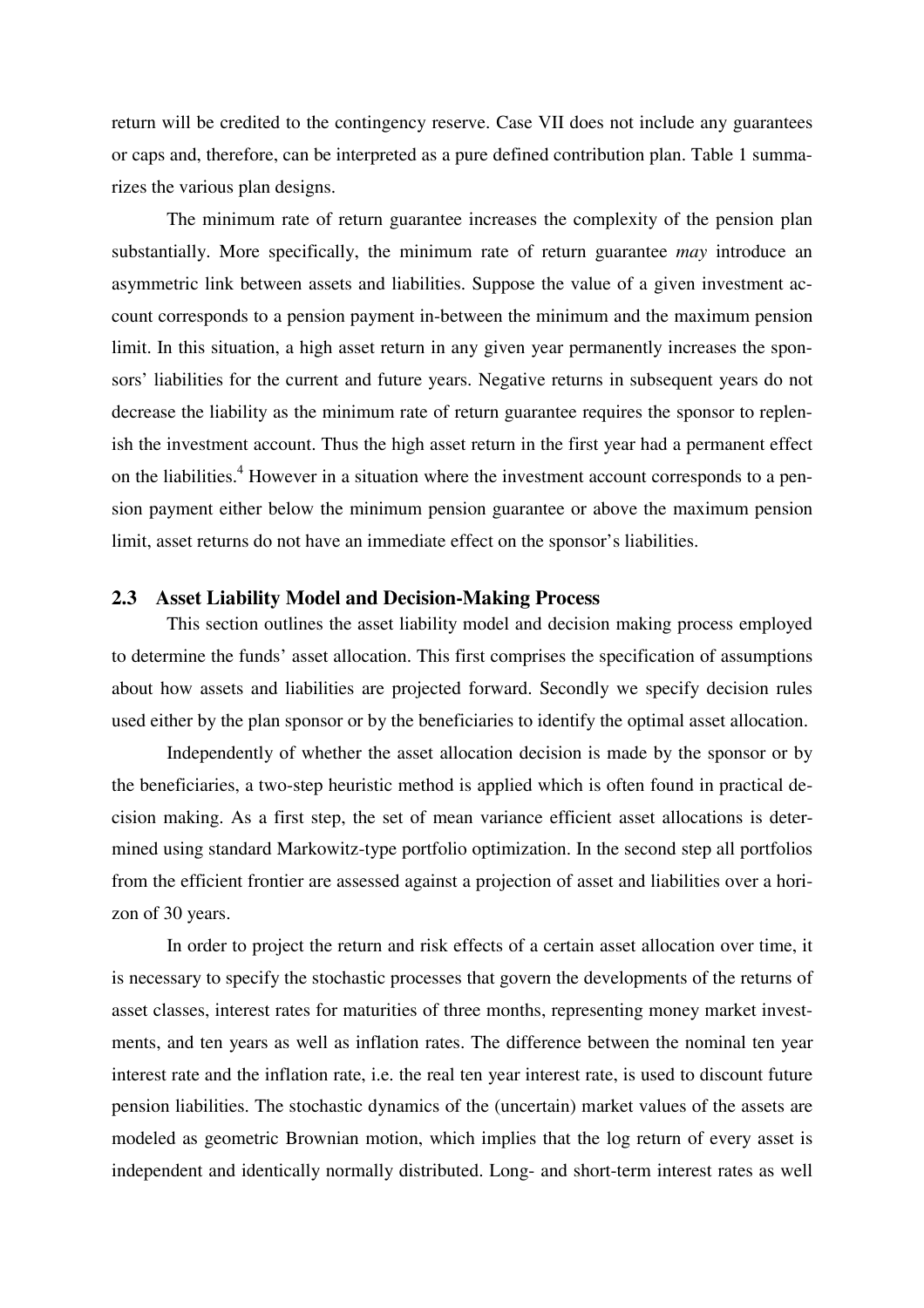as the inflation rate are modeled using the multi-dimensional Ornstein/Uhlenbeck process, to cover the empirically observable mean reversion characteristics in these time series.<sup>5</sup>

The investment universe comprises the broad asset classes money market instruments, euro area bonds, and world-wide diversified equities as well as emerging market equities. A regime-switching model is used to derive expected returns for the fixed income asset classes (i.e. money market instruments and Eurobonds). This technique allows consistent generation of yield curve projections contingent on expectations about economic activity (Bernadell et al. 2005). In the long-term projection of the macro economic environment, we rely on the Economist Intelligence Unit (EIU) as an external provider of forecasts for the Euro area, the US and Japan.<sup>6</sup> Expected returns on equity investments are approximated by add-ons to the long-term yields on government bonds. In the analysis the equity risk premium is fixed at 2.5% annually for world-wide diversified equity. Reflecting higher risk of emerging market investments we assume an equity risk premium of 4% for this asset class. All asset classes are subject to short selling constraints and, in addition, the investment in emerging market equity is restricted to a maximum of 5% of overall investments. Details of the parameter estimates for the asset, interest rate and inflation dynamics are given in the appendix.

The projection of liabilities is based on a discontinuance valuation method usually applied by plan actuaries. Discontinuance valuation relies on the assumption that service of each participant ceased on the respective valuation date. It assumes that at a given valuation date the individual investment accounts are translated into a (usually deferred) life annuity with inflation-adjusted payments, whereby the minimum and maximum pension limits laid out earlier are applied. The real discount rates used for this exercise are and the real ten-year interest rates determined by the asset model. Discontinuance valuation is performed for each year over the 30-year analysis horizon. The valuation of liabilities requires projecting population dynamics comprising the evolution of the number and composition of staff, salaries, number of retirees and dependants. For this purpose a hypothetical population comprising initially 1000 staff members is constructed. The population is evolved forward using an inhomogeneous, discrete time Markov chain. Transition probabilities are derived against assumptions made on the company's recruitment policy, promotion and turnover of staff, evolution of salaries as a function of consumer price inflation and mortality rates.

Comparing the value of liabilities with the projected value of assets at the respective valuation date allows determining the evolution of the plan's solvency ratio, supplementary contributions to be made by the sponsor and average benefits. Given the complexity of the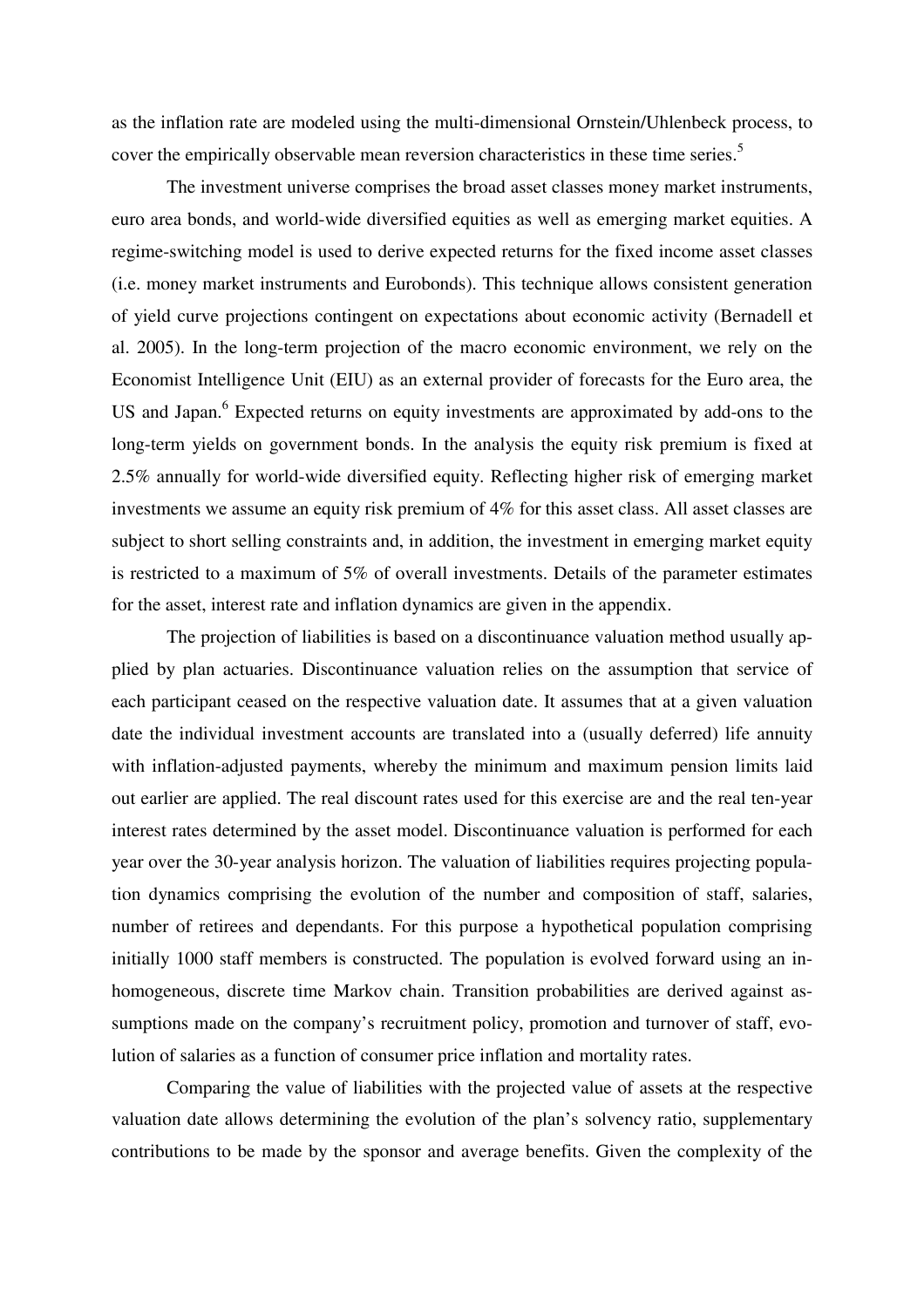plan design, solutions are determined using Monte Carlo simulation over 1000 simulation runs.

Finally, we make a number of specific assumptions about selection criterions used to determine the plan's optimal asset allocation. To this end, two different regimes are introduced. Under the first regime, arguably the standard for hybrid pension plans, the plan sponsor is solely responsible for the investment strategy. Correspondingly, the second regime assumes that decisions are made by the beneficiaries. In both cases investment decisions apply simultaneously to all individual investment accounts and the contingency reserve.

For the sponsor we assume the objective to minimize the costs of running the plan. More specifically the sponsor minimizes the worst-case value of discounted supplementary contributions, whereby the worst-case value is defined as the 5 percent quantile of the distribution of the sum of discounted supplementary contributions over the 30-year investment horizon. Thus decision criterions in addition to costs, such as plan solvency, are not considered explicitly. The plan funding is accounted for by the solvency rule, as specified in Section 2.1, according to which the funding ratio can not fall short of 90 percent in any single year. More formally, let  $SC<sub>t</sub>$  be the total amount of supplementary contributions to be made by the plan sponsor in period t and r the appropriate discount rate, then the objective function is given by:

$$
\min \text{VaR}_{5\%} \left[ \sum_{t=1}^{30} \frac{SC_t}{\left(1+r\right)^t} \right] \tag{1}
$$

Investment decisions by the beneficiaries are made collaboratively for all investment accounts. These decisions may be made in the context of an investment committee composed of staff representatives. Such a body is assumed to maximize the expected value of the constant-relative-risk-aversion (CRRA) utility function *u*(*PBF*) with risk aversion parameter  $\gamma > 0$ .

$$
\max E[u(PBF)] = \max E\left[\left(\frac{PBF^{1-\gamma}}{1-\gamma}\right)\right]
$$
 (2)

Utility is defined over the pension benefit factor *PBF* which refers to pension payments per year service expressed as the percentage of final salary at time of retirement. Factor *PBF* comprises all simulation runs and all plan members retiring over the 30-year investment horizon.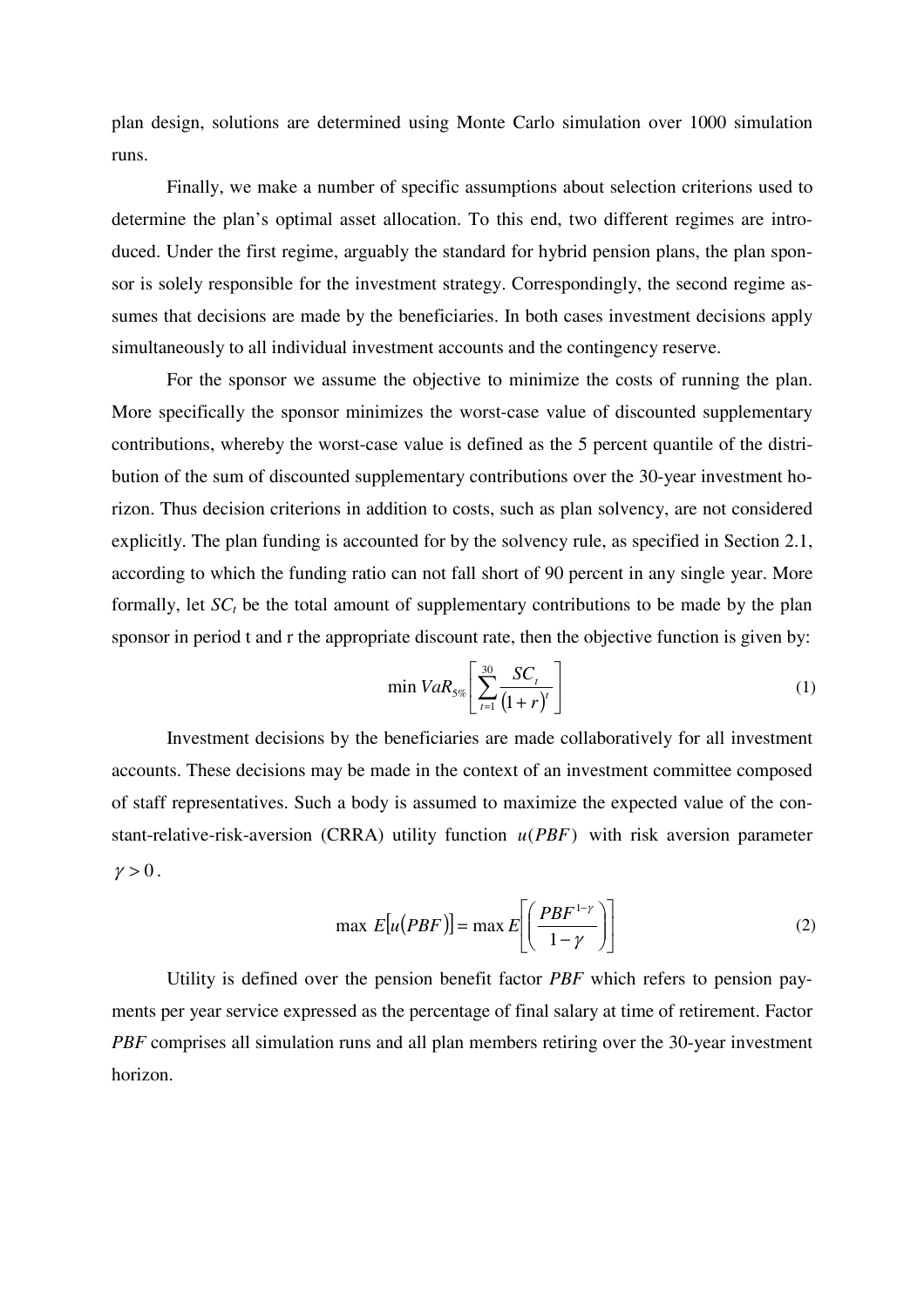#### **3. The Plan Sponsor's Investment Decision**

#### **3.1 Finding the Cost-Optimal Asset Allocation**

In this section we take the perspective of the sponsor of a pension plan. Here we are interested in the interrelation between the asset allocation for the individual pension accounts and the resulting plan costs measured in terms of supplementary contributions by the plan sponsor. We therefore look at the different plan designs described above. Figure 1 depicts the worst case supplementary contributions for Cases I to IV for different portfolio allocations, and Figure 2 for Cases V and VI. Worst case costs are measured as the 5 percent value at risk of the supplementary contributions, i.e. the present value of contributions by the plan sponsor exceeding the regular payments of 20 percent of the salaries. The portfolio allocations are represented by the mean-variance efficient portfolio returns. The details of the cost-optimal asset allocations, i.e. the asset weights for Cash, Eurobonds, Global-, and Emerging Markets Equities, are reported in panel 1 of Table 2. Panel 2 contains the distributional characteristics of the discounted supplementary contributions for the cost-optimal asset allocations. Finally, panel 3 reports the resulting pension benefits for these allocations in terms of security equivalents. These security equivalents are calculated according to the utility function stated above and for four different parameters of relative risk aversion.

Looking at the base case, Case I, in Figure 1 it can be observed that the worst case plan costs form a U-shaped curve. With increasing expected portfolio returns the costs first decrease and then increase again, resulting in minimum supplementary contributions for an asset allocation with an expected return of 5.57 percent. This portfolio consists of about 84 percent bonds and 16 percent equities. The minimum supplementary contributions amount to 42.49 percent of the expected regular contributions. Hence, for every discounted Euro the sponsor regularly paid into the plan additional payments of 42.49 discounted Cents are required to cover the costs of the plan. The U-shape of the cost curve can be directly related to the guarantees included in Case I. Investing in portfolios mainly consisting of cash or bonds will result in assets not being able to generate enough return to cover the costs of the guaranteed minimum benefits. These costs have to be borne by the plan sponsor. As the expected return on the portfolio increases, it becomes more and more likely that the funds suffice to at least pay the minimum pension without further contributions by the plan sponsor. The rise in expected portfolio return is in turn accompanied by an increase in return volatility, which induces costs resulting from falling short of the guaranteed minimum annual asset return of 0 percent. From a certain level of volatility onwards, these newly induced costs overcompen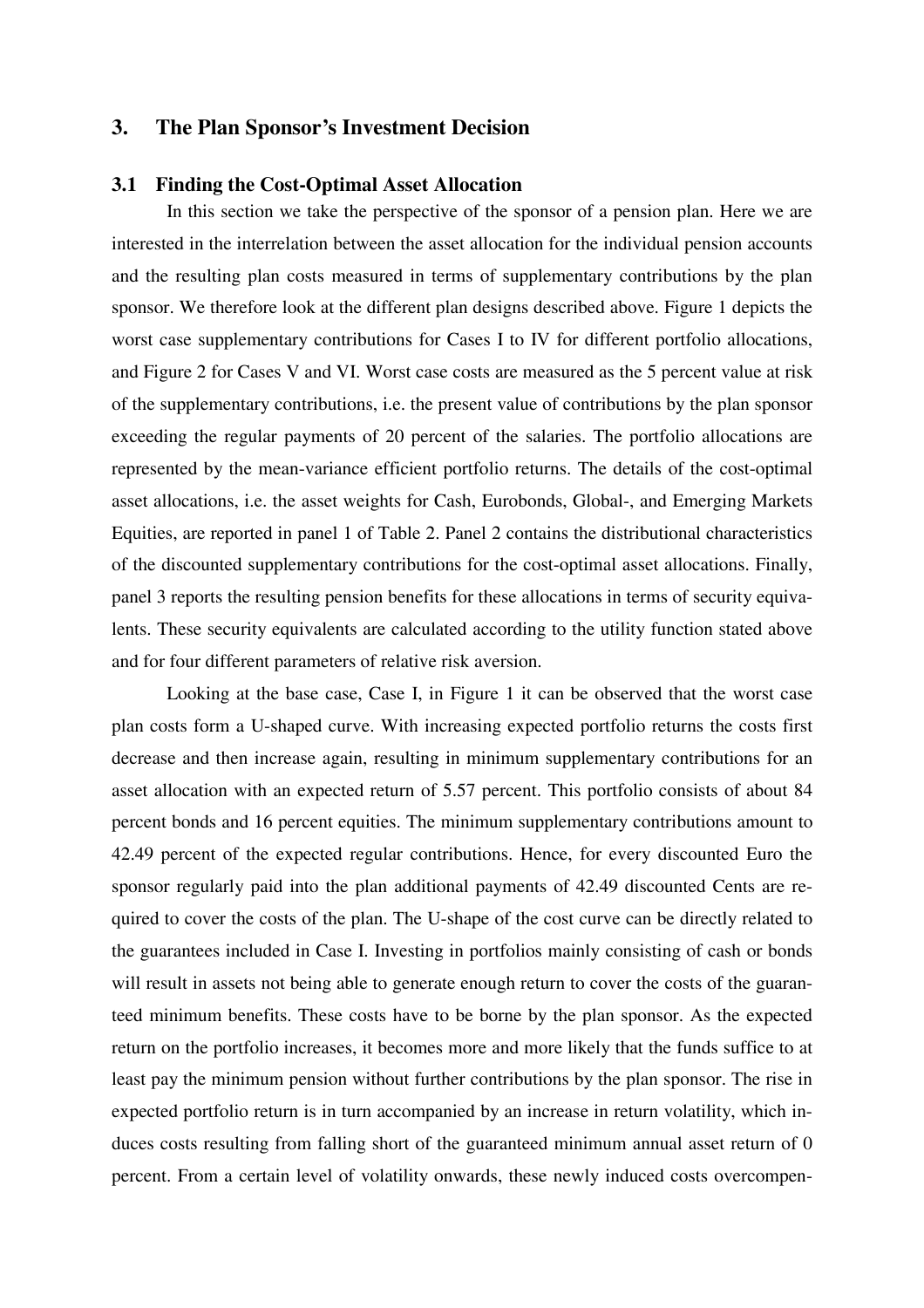sate the cost savings related to the minimum pension benefits and the overall costs increase again.

| Table 2: Optimal Investment Decision - Sponsor's View                        |          |           |          |          |          |          |  |  |
|------------------------------------------------------------------------------|----------|-----------|----------|----------|----------|----------|--|--|
|                                                                              | Case I   | Case II   | Case III | Case IV  | Case V   | Case VI  |  |  |
|                                                                              |          |           |          |          |          |          |  |  |
| Panel 1: Cost-Optimal Asset Allocation                                       |          |           |          |          |          |          |  |  |
| Mean Return                                                                  | 5.57%    | 5.70%     | 5.76%    | 5.63%    | 4.55%    | 5.95%    |  |  |
| Volatility                                                                   | 4.68%    | 5.23%     | 5.53%    | 4.94%    | 2.17%    | 6.53%    |  |  |
| Cash                                                                         | $0.00\%$ | $0.00\%$  | $0.00\%$ | $0.00\%$ | 71.28%   | 0.00%    |  |  |
| Eurobonds                                                                    | 84.27%   | 79.16%    | 76.61%   | 81.72%   | 28.04%   | 68.95%   |  |  |
| <b>Global Equities</b>                                                       | 10.73%   | 15.84%    | 18.39%   | 13.28%   | 0.68%    | 26.05%   |  |  |
| <b>EM Equities</b>                                                           | 5.00%    | 5.00%     | 5.00%    | 5.00%    | $0.00\%$ | 5.00%    |  |  |
|                                                                              |          |           |          |          |          |          |  |  |
| Panel 2: Distributional Characteristics of DSC with Optimal Asset Allocation |          |           |          |          |          |          |  |  |
| Mean DSC                                                                     | 19.64%   | 18.44%    | 22.14%   | 9.24%    | 13.02%   | 7.00%    |  |  |
| Std. DSC                                                                     | 13.03%   | 12.89%    | 12.60%   | 9.62%    | 8.01%    | 9.17%    |  |  |
| 5%-VaR DSC                                                                   | 42.49%   | 41.50%    | 43.95%   | 27.01%   | 28.04%   | 25.87%   |  |  |
| 25%-Q DSC                                                                    | 10.27%   | 9.04%     | 12.71%   | $0.00\%$ | 6.95%    | $0.00\%$ |  |  |
| 50%-Q DSC                                                                    | 17.56%   | 16.12%    | 19.87%   | 6.70%    | 12.15%   | 2.77%    |  |  |
| 75%-Q DSC                                                                    | 26.92%   | 25.65%    | 29.41%   | 15.17%   | 17.96%   | 11.39%   |  |  |
|                                                                              |          |           |          |          |          |          |  |  |
| Panel 3: Distributional Characteristics of PB with Optimal Asset Allocation  |          |           |          | 1.793%   |          |          |  |  |
| Mean PB                                                                      | 1.875%   | 1.872%    | 2.257%   |          | 1.531%   | 1.939%   |  |  |
| Std. PB                                                                      | 0.045%   | $0.050\%$ | 0.415%   | 0.102%   | 0.205%   | 0.307%   |  |  |
| Security Equivalent ( $\gamma = 1$ )                                         | 1.874%   | 1.872%    | 2.223%   | 1.790%   | 1.517%   | 1.915%   |  |  |
| Security Equivalent ( $\gamma = 5$ )                                         | 1.872%   | 1.869%    | 2.121%   | 1.776%   | 1.470%   | 1.827%   |  |  |
| Security Equivalent ( $\gamma$ = 10)                                         | 1.869%   | 1.866%    | 2.040%   | 1.750%   | 1.421%   | 1.726%   |  |  |
| Source: Authors' calculations.                                               |          |           |          |          |          |          |  |  |

Notes: Discounted Supplementary Contributions (DSC) in percent of expected discounted regular contributions; Pension Benefits (PB) in percent of final salary per year or service; Objective function: Minimize the 5 percent VaR of DSC; Q: quantile; Case I: DC + minimum benefits + maximum benefits + capital guarantee; Case II:  $DC + minimum$  benefits + maximum benefits; Case III:  $DC + minimum$  benefits; Case IV: DC + maximum benefits + capital guarantee; Case V: DC + capital guarantee; Case VI: DC + capital guarantee + 10% cap on asset return.

Changing the structural design of the plan has the following effects. Eliminating the annual return guarantee for the individual accounts, Case II, reduces the amount of supplementary contributions, especially in the case of a more risky asset allocation. However, the asset allocation, which minimizes the costs, is only slightly different compared to Case I, i.e. about 5 percent less bonds and more equities. The total worst case costs only decrease from 42.49 percent to 41.5 percent of regular contributions. This results from the fact that for a low risk asset allocation the costs from the annual return guarantee are relatively low.

In Case III not only the capital guarantee but also the maximum pension regulation is eliminated. In this case, the plan is basically a defined contribution plan in which the beneficiaries are protected by defined minimum pension benefits against adverse capital market developments. Therefore, it is obvious that the amount of supplementary contributions increases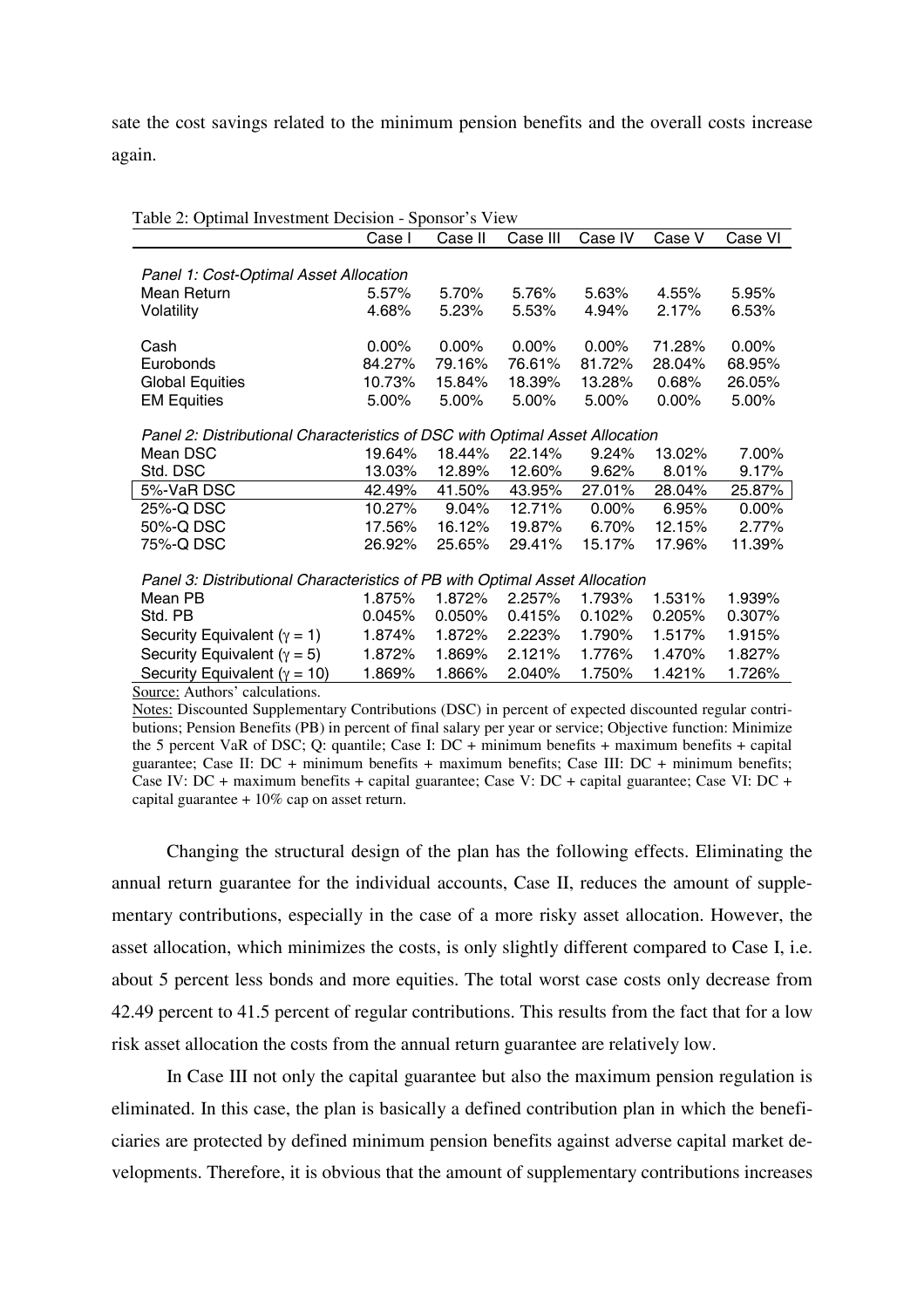compared to Case II, as there are no longer funds in excess of those needed to provide maximum pension benefits, which could be credited to the plan sponsor. Looking at the cost minimizing asset allocation, the equity exposure is slightly further increased to about 13.4 percent with overall worst case supplementary contributions of 43.95 percent.





Case IV shows a quite different curve. The general U-shape is maintained showing a minimum of supplementary contributions for a portfolio return of 5.63 percent, which corresponds to an asset allocation of 81.72 percent bonds and 18.28 percent equities. While the asset allocation is comparable to the Cases I to III, the level of supplementary contributions with 27.01 percent of regular contributions is substantially lower than in the previous cases. Additionally, the left branch of the cost curve (low risk portfolios) is nearly flat while the right branch (more risky portfolios) shows a strong increase. Economically, this can be explained as follows. As discussed for Case I, the predominant source of costs, especially when investing into low risk allocations, is the minimum benefit guarantee. This guarantee is not

Source: Authors' calculations.

Notes: Discounted Supplementary Contributions (DSC) in percent of expected discounted regular contributions; Case I: DC + minimum benefits + maximum benefits + capital guarantee; Case II: DC + minimum benefits + maximum benefits; Case III: DC + minimum benefits; Case IV: DC + maximum benefits + capital guarantee.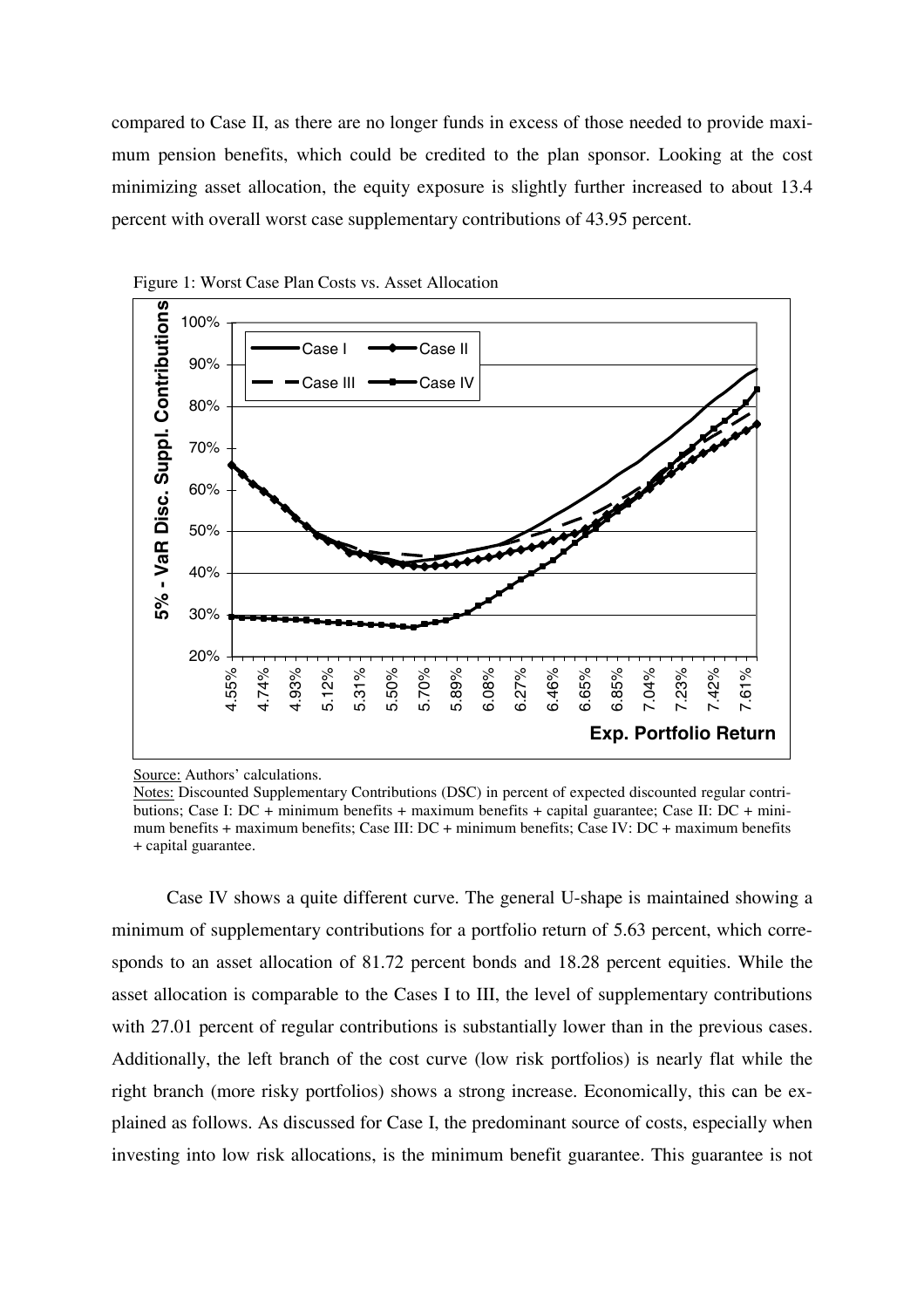included in Case IV leading to substantially lower costs compared to Case I. Increasing the expected return and the volatility of the portfolio now has two opposing effects. The higher the (expected) portfolio return the more often the plan sponsor will profit from cashing in funds from the individual retirement accounts that exceed the amount necessary to cover the maximum pension benefits. Contrarily, the higher the return volatility the more often supplementary contributions will be triggered due to the annual capital guarantee. Since the former effect dominates the latter for less risky portfolios, the overall costs first decrease with increasing expected portfolio return. For more risky allocations the latter effect dominates the former, which leads to rapidly growing contributions. As the cost impact of the minimum benefit guarantee is diminishing for increasing portfolio returns, Cases I and IV hardly differ for highly risky portfolios.

We now turn to the cases with no explicit defined minimum or maximum benefits. These are depicted in Figure 2. Case V shows a plan with unlimited upside potential but with a shortfall protection resulting from the annual return guarantee. It is clear that such a plan design results in increasing supplementary contributions the higher the equity exposure. Hence, minimizing the costs in terms of supplementary contributions leads to the minimum volatility portfolio, consisting of 71.28 percent cash, 28.04 percent bonds and only 0.68 percent equities.

As in Case V, Case VI offers an annual capital guarantee and therefore protection against return shortfalls. However, the upside potential is limited due to the 10 percent return cap. This structural change has a significant impact on the shape of the cost curve. While the amount of supplementary contributions in Cases V and VI is approximately equal for low risk asset allocations, the costs in Case VI begin to decrease again for increasing portfolio return and volatility. For these allocations the increasing costs resulting from the capital guarantee are overcompensated by the profits the plan sponsor can generate through cashing in any returns that exceed the 10 percent cap. With volatility even more increasing, the costs of the capital guarantee increase disproportionately, leading to overall growing supplementary contributions. With minimum worst case costs of 25.87 percent resulting from investing in about 69 percent bonds and 21 percent equities this case proves to be the cheapest of all plan designs discussed. This holds for the minimum cost asset allocation and especially for all portfolios with high expected returns and volatilities.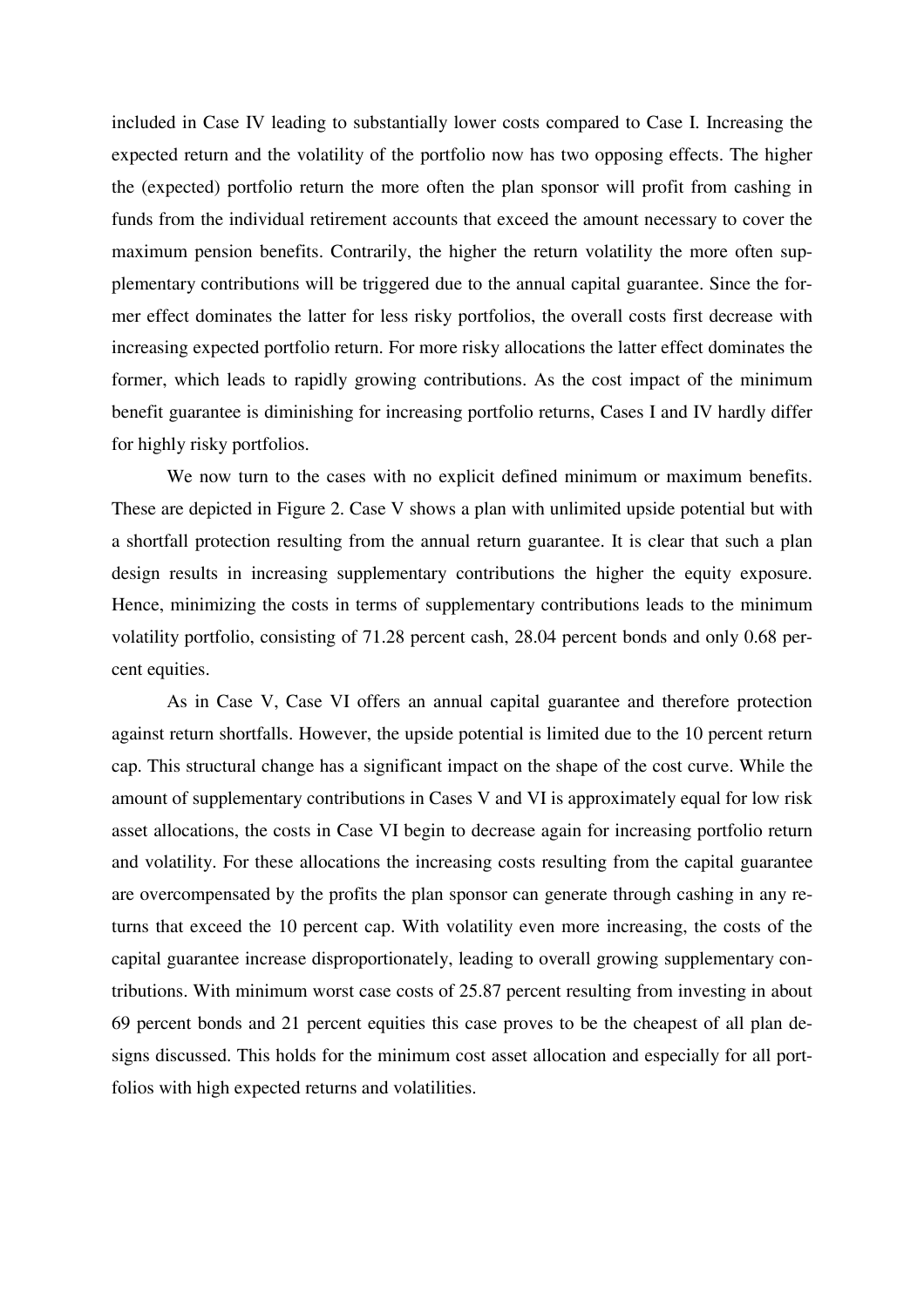

Figure 2: Worst Case Plan Costs vs. Asset Allocation

Source: Authors' calculations.

Notes: Discounted Supplementary Contributions (DSC) in percent of expected discounted regular contributions; Case V: DC + capital guarantee; Case VI: DC + capital guarantee + 10% cap on asset return.

#### **3.2 Utility-Implications for the Beneficiaries**

The implications investing in the cost-minimizing portfolios will have for the expected pension benefits the members will receive can be derived from panel 3 in Table 2 and from Figure 3. Panel 3 of Table 2 summarizes expected pension benefit factors and their standard deviation, expressing the pension benefits in percent of final salary per year of service. In order to relate the whole probability distribution of the pension benefit factors to the risk aversion of a representative beneficiary the pension factor security equivalents are calculated for a range of risk aversion parameters using the standard CRRA utility function. This allows a direct evaluation of the cost-optimal asset allocation for the various plan designs, Case I to VI, from the perspective of plan members with different levels of risk aversion. Figure 3 depicts the security equivalents for all parameters of risk aversion from one to ten in steps of 0.5. Additionally, numerical results for selected levels of risk aversion (gamma = 1, 5, and 10) are presented in panel 3 of Table 2.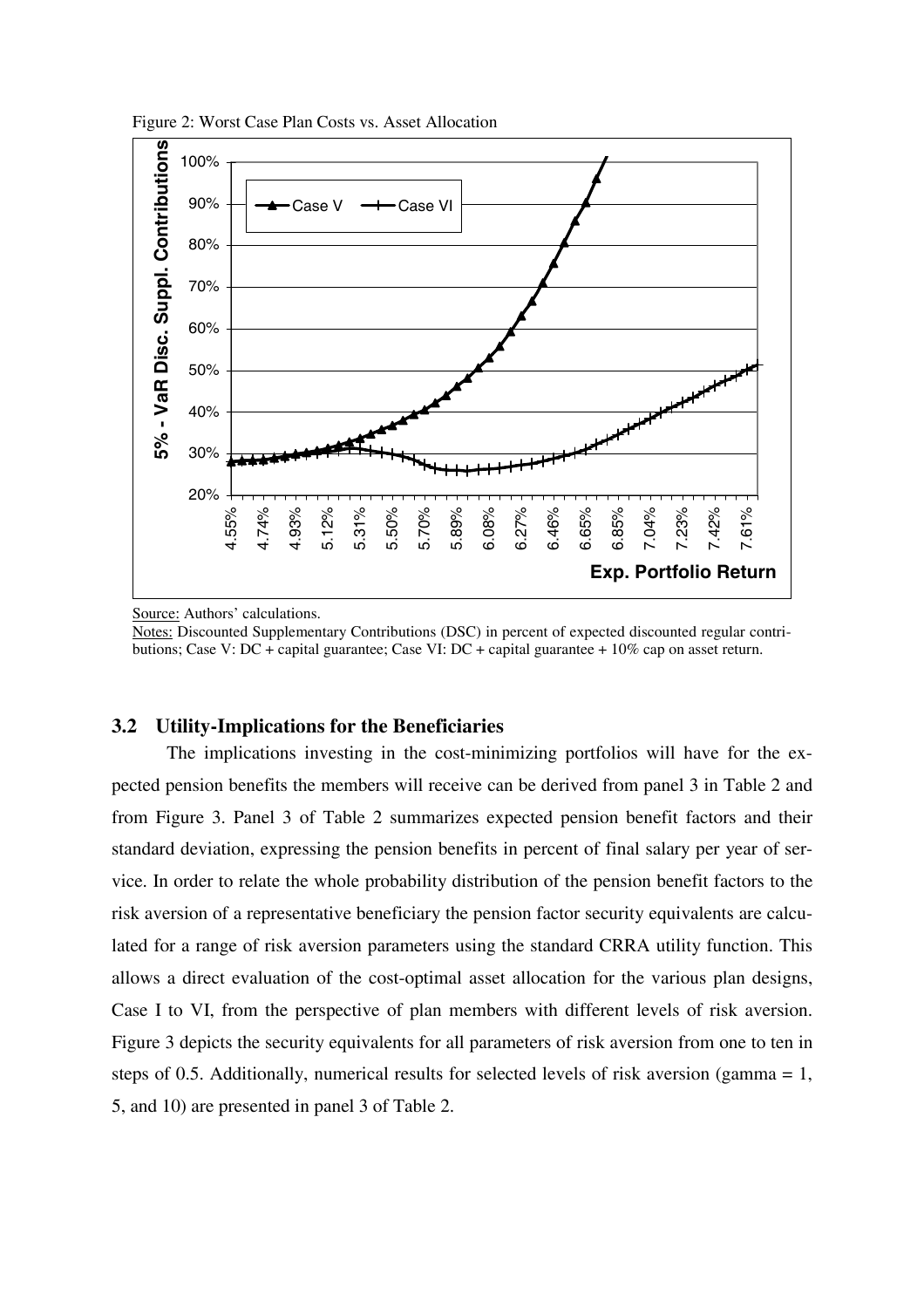

Figure 3: Security Equivalents with Sponsor's Optimal Asset Allocation

Attending to Figure 3, it can be easily observed that Case III results in the highest pension benefit factors for all levels of risk aversion under scrutiny, with the mean benefit factor being 2.257 percent (see Table 2, panel 3). At the same time, Case V always produces the lowest factors, on average 1.531 percent. This is an interesting result, as both cases show structural similarities. Case III and V both offer downside protection to the beneficiaries, Case III by means of guaranteed minimum pension benefits, Case V with the annual capital guarantee for the individual accounts. Neither case limits the upside potential. An explanation for this can be found when looking at the different cost-minimal asset allocations. Optimizing the amount of supplementary contributions in Case V, the plan sponsor will only invest into cash and bonds, resulting in the lowest risk exposure with respect to the capital guarantee. The highly conservative risk and return profile of the assets simultaneously leads to low expected pension benefits. Such an asset allocation, however, is not appropriate in Case III, since its return expectations are insufficient to cover the costs resulting from the guaranteed minimum benefits, i.e. 2 percent of the career-average salary per year of service. It is rather

Source: Authors' calculations.

Notes: Case I: DC + minimum benefits + maximum benefits + capital guarantee; Case II: DC + minimum benefits + maximum benefits; Case III: DC + minimum benefits; Case IV: DC + maximum benefits + capital guarantee; Case V: DC + capital guarantee; Case VI: DC + capital guarantee + 10% cap on asset return.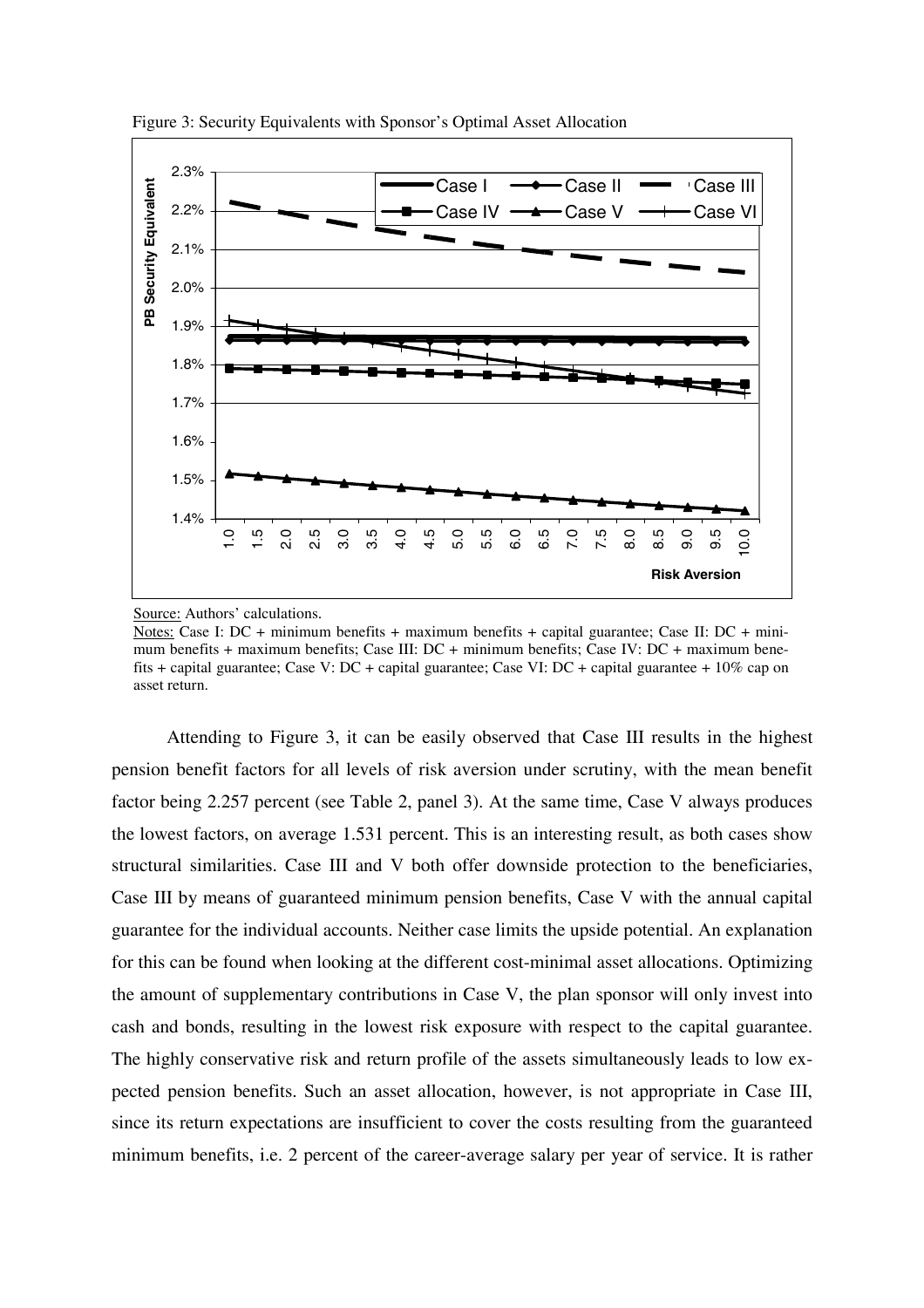necessary to implement a portfolio strategy that offers higher mean returns, coming at the cost of higher volatility. This, in turn, leads to substantially higher supplementary contributions, since the plan sponsor fully bears the downside volatility while only the beneficiaries profit from the upside volatility.

Implementing a maximum benefit cap (2 percent of final salary per year of service) results in considerably reduced volatilities of the pension benefit factors, i.e. 0.045 percent for Case I, 0.05 percent for Case II, and 0.102 percent for Case IV (see Table 2, panel 3). Consequently, the security equivalents of the pension benefit factors are nearly constant for the various risk aversion coefficients reported in Figure 3. Among these cases, Case I offers the highest pension benefits but is also the most costly design. Case II only offers slightly lower benefits combined with slightly lower costs.

In general it can be concluded that the plans, which offer the highest expected pension benefits, tend to cause the highest amount of supplementary contributions. Yet there are two exemptions: Case V offers by far the lowest pension benefits, however, even for the optimal asset allocation the costs are not minimal. In contrast to that, Case VI causing the lowest supplementary contribution will lead to expected pensions benefits that exceed all but one case. The rather high volatility of the pension benefit factor, however, causes the security equivalents to drop below those of most other cases for higher levels of risk aversion.

## **4. The Beneficiaries' Investment Decision**

In this section we assume that the asset allocation decision is made by the beneficiaries of the pension plan. In this context, the plan members' objective function is to maximize the expected utility of pension benefits by choosing the appropriate asset allocation. This is done for all Cases I to VI and for the purpose of comparison also for Case VII, a pure defined contribution plan. Our interest in this section is to look at the resulting pension benefits for the plan member with different risk aversion as well as the composition of the optimal asset allocation. As in Section 3 the portfolio allocations are represented by the mean-variance efficient portfolio returns. The details of the benefit-optimal investment weights, i.e. the mean and volatility of asset returns, mean and security equivalents of pension benefit factors for plan members as well the resulting costs in terms of supplementary contribution for the plan sponsor are reported Table 3. Panel 1 contains the results for a representative plan member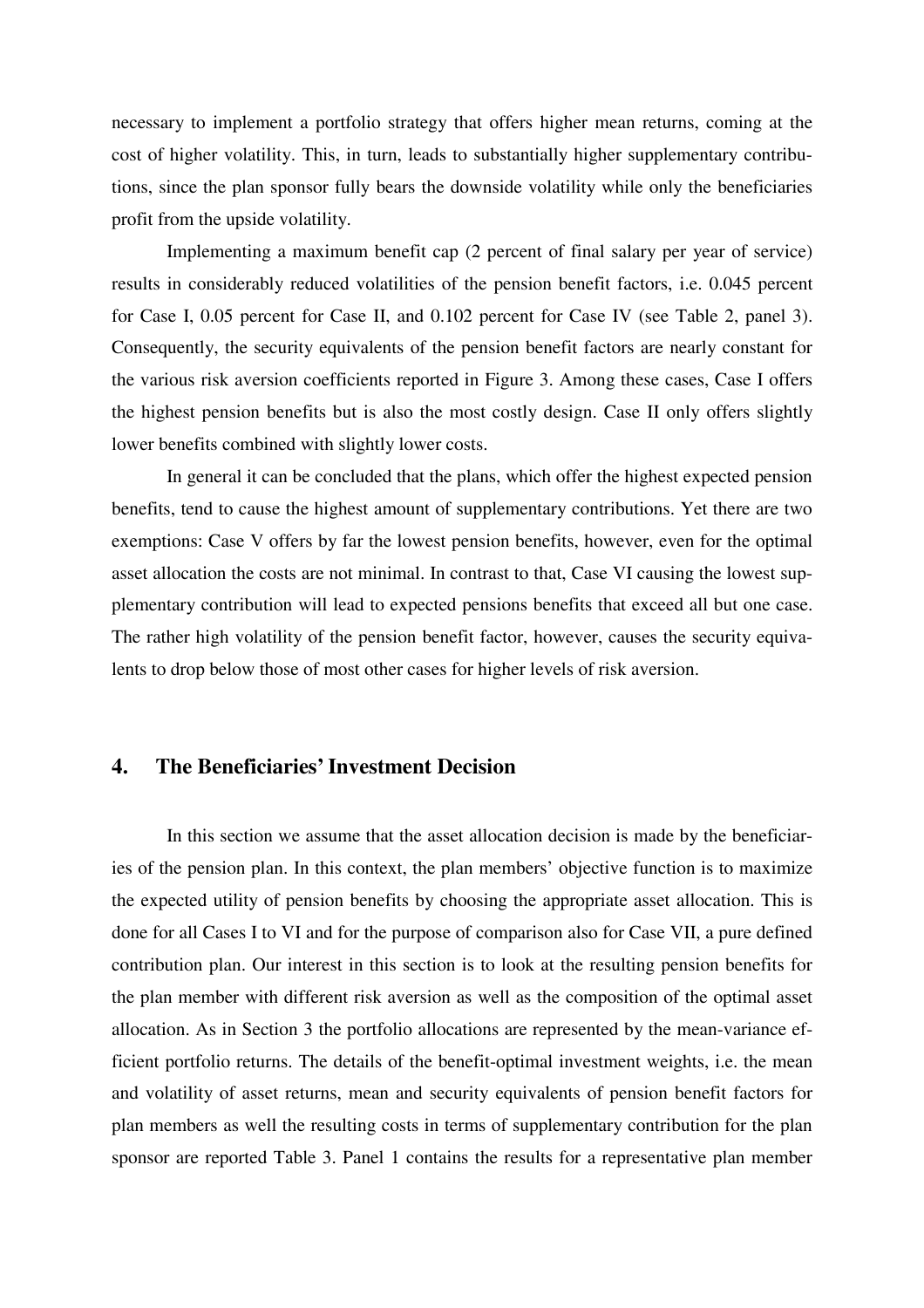with a low (gamma = 1), Panel 2 with a medium (gamma = 5), and Panel 3 with a high (gamma = 10) coefficient of risk aversion. Details of the investment weights in Cash, Eurobonds, Global-, and Emerging Markets Equities, are reported in Table 4.

| I avie 5. Optimal investment Decision - intendent<br>V ICW |        |         |          |         |         |         |          |  |  |
|------------------------------------------------------------|--------|---------|----------|---------|---------|---------|----------|--|--|
|                                                            | Case I | Case II | Case III | Case IV | Case V  | Case VI | Case VII |  |  |
|                                                            |        |         |          |         |         |         |          |  |  |
| Panel 1: Low Level of Risk Aversion (Gamma = 1)            |        |         |          |         |         |         |          |  |  |
| Mean Return                                                | 7.68%  | 7.68%   | 7.68%    | 7.68%   | 7.68%   | 7.68%   | 7.68%    |  |  |
| Volatility                                                 | 17.27% | 17.27%  | 17.27%   | 17.27%  | 17.27%  | 17.27%  | 17.27%   |  |  |
| Mean DSC                                                   | 30.91% | 24.60%  | 29.80%   | 26.58%  | 126.85% | 14.29%  | $0.00\%$ |  |  |
| 5%-VaR DSC                                                 | 87.93% | 75.71%  | 79.28%   | 84.52%  | 246.62% | 51.33%  | $0.00\%$ |  |  |
| Mean PB                                                    | 1.974% | 1.915%  | 3.937%   | 1.949%  | 6.890%  | 1.948%  | 3.793%   |  |  |
| <b>Security Equivalent</b>                                 | 1.974% | 1.914%  | 3.355%   | 1.948%  | 6.014%  | 1.918%  | 3.093%   |  |  |
|                                                            |        |         |          |         |         |         |          |  |  |
| Panel 2: Medium Level of Risk Aversion (Gamma = 5)         |        |         |          |         |         |         |          |  |  |
| Mean Return                                                | 7.68%  | 7.61%   | 7.68%    | 7.68%   | 7.68%   | 5.89%   | 6.33%    |  |  |
| Volatility                                                 | 17.27% | 16.83%  | 17.27%   | 17.27%  | 17.27%  | 6.18%   | 8.74%    |  |  |
| Mean DSC                                                   | 30.91% | 24.14%  | 29.80%   | 26.58%  | 126.85% | 7.35%   | $0.00\%$ |  |  |
| 5%-VaR DSC                                                 | 87.93% | 74.14%  | 79.28%   | 84.52%  | 246.62% | 26.06%  | $0.00\%$ |  |  |
| Mean PB                                                    | 1.974% | 1.915%  | 3.937%   | 1.949%  | 6.890%  | 1.937%  | 2.543%   |  |  |
| <b>Security Equivalent</b>                                 | 1.973% | 1.909%  | 2.449%   | 1.947%  | 4.011%  | 1.827%  | 2.007%   |  |  |
|                                                            |        |         |          |         |         |         |          |  |  |
| Panel 3: High Level of Risk Aversion (Gamma = 10)          |        |         |          |         |         |         |          |  |  |
| Mean Return                                                | 7.68%  | 7.61%   | 7.61%    | 7.68%   | 7.68%   | 5.76%   | 5.76%    |  |  |
| Volatility                                                 | 17.27% | 16.83%  | 16.83%   | 17.27%  | 17.27%  | 5.53%   | 5.53%    |  |  |
| Mean DSC                                                   | 30.91% | 24.14%  | 29.22%   | 26.58%  | 126.85% | 7.98%   | $0.00\%$ |  |  |
| 5%-VaR DSC                                                 | 87.93% | 74.14%  | 77.68%   | 84.52%  | 246.62% | 26.31%  | $0.00\%$ |  |  |
| Mean PB                                                    | 1.974% | 1.915%  | 3.847%   | 1.949%  | 6.890%  | 1.930%  | 2.155%   |  |  |
| <b>Security Equivalent</b>                                 | 1.973% | 1.902%  | 2.160%   | 1.944%  | 2.990%  | 1.729%  | 1.760%   |  |  |

Table 3: Optimal Investment Decision - Members' View

Source: Authors' calculations.

Notes: Discounted Supplementary Contributions (DSC) in percent of expected discounted regular contributions; Pension Benefits (PB) in percent of final salary per year of service; Objective function: Maximize the expected utility of pension benefits using a CRRA utility function defined over the pension benefits in percent of final salary per year of service; Case I: DC + minimum benefits + maximum benefits + capital guarantee; Case II: DC + minimum benefits + maximum benefits; Case III: DC + minimum benefits; Case IV: DC + maximum benefits + capital guarantee; Case V: DC + capital guarantee; Case VI: DC + capital guarantee + 10% cap on asset return; Case VII: DC.

Independent of the level of risk aversion, for Cases I to V the plan beneficiaries would opt to invest into the asset allocation that offers the highest or almost the highest expected return and the highest or almost the highest volatility. As shown in Table 4, the optimal asset allocation consists of 100% stocks. In all these cases the beneficiaries are protected against downside volatility of the international equity markets either by guaranteed minimum pension benefits and/or by the annual capital guarantee. The value of this downside protection ceteris paribus increases with the volatility. In analogy to the foundations of option pricing theory, the minimum pension benefits and the capital guarantee can be interpreted as a call option, for which the value is also positively related to the volatility of the underlying. Looking at the level of supplementary contributions associated with these asset allocations, it is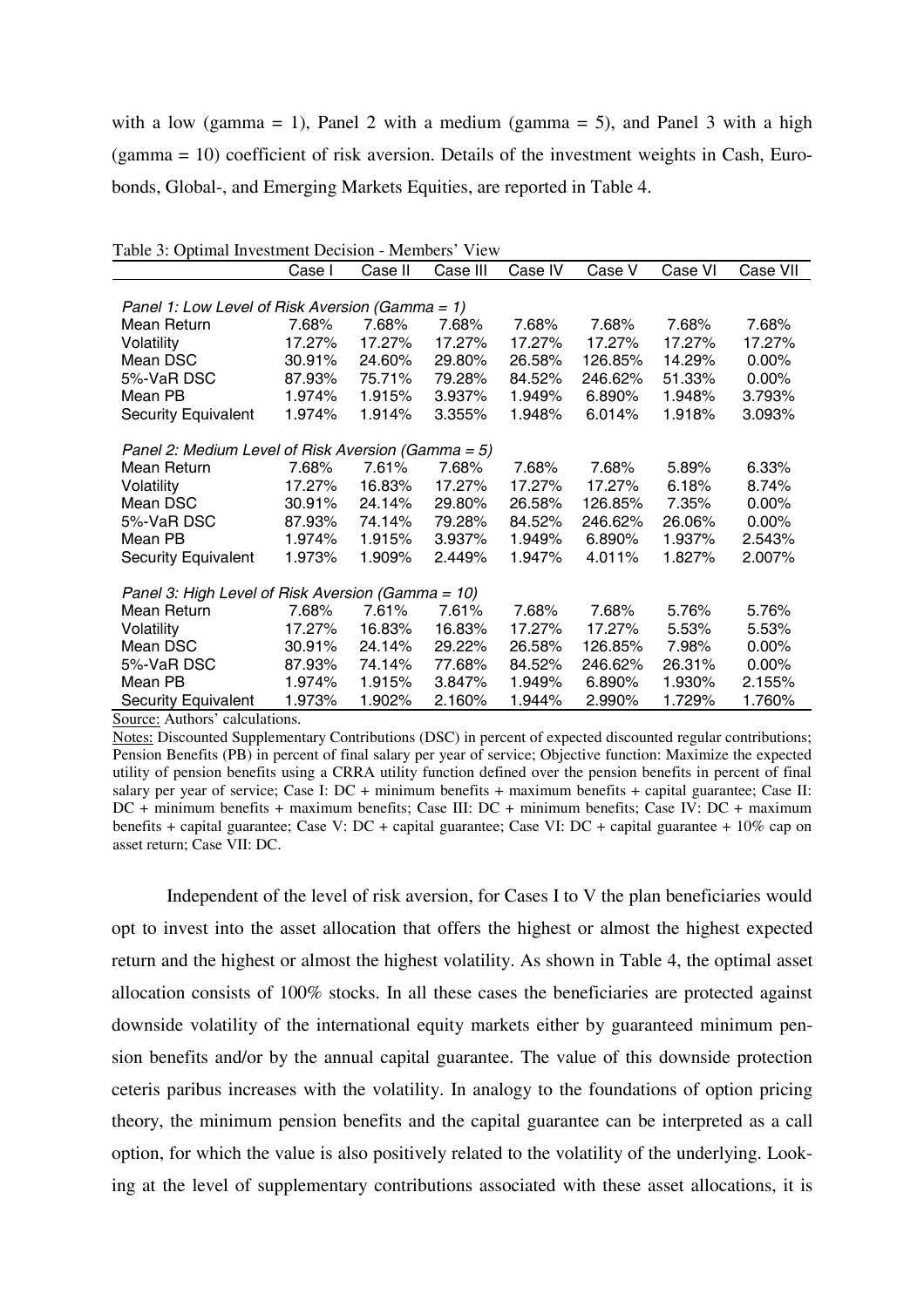obvious that the cost for the plan sponsor are prohibitively high. This especially holds for Case V, in which the members' individual accounts are protected against negative fluctuations in the capital markets while at the same time offering full participation in positive returns. Here, the security equivalents of the pension benefit factors vary between 6.014 percent for a low risk aversion of gamma = 1 and 2.99 percent for a relatively high coefficient of relative risk aversion of gamma = 10. These high pension benefits are associated with worst case (mean) supplementary contributions of 246.62 percent (126.85 percent). It is clear that these costs are unacceptable from the perspective of the plan sponsor.

| I abie 4. Optimai Asset Anocation - Members View      |          |          |          |          |          |          |          |  |  |
|-------------------------------------------------------|----------|----------|----------|----------|----------|----------|----------|--|--|
|                                                       | Case I   | Case II  | Case III | Case IV  | Case V   | Case VI  | Case VII |  |  |
|                                                       |          |          |          |          |          |          |          |  |  |
| Panel 1: Low Level of Risk Aversion (Gamma = 1)       |          |          |          |          |          |          |          |  |  |
| Cash                                                  | $0.00\%$ | $0.00\%$ | $0.00\%$ | $0.00\%$ | $0.00\%$ | $0.00\%$ | $0.00\%$ |  |  |
| Eurobonds                                             | $0.00\%$ | $0.00\%$ | $0.00\%$ | $0.00\%$ | $0.00\%$ | $0.00\%$ | $0.00\%$ |  |  |
| <b>Global Equities</b>                                | 95.00%   | 95.00%   | 95.00%   | 95.00%   | 95.00%   | 95.00%   | 95.00%   |  |  |
| <b>EM Equities</b>                                    | 5.00%    | 5.00%    | $5.00\%$ | 5.00%    | 5.00%    | $5.00\%$ | 5.00%    |  |  |
|                                                       |          |          |          |          |          |          |          |  |  |
| Panel 2: Medium Level of Risk Aversion (Gamma = $5$ ) |          |          |          |          |          |          |          |  |  |
| Cash                                                  | $0.00\%$ | $0.00\%$ | $0.00\%$ | $0.00\%$ | $0.00\%$ | $0.00\%$ | $0.00\%$ |  |  |
| Eurobonds                                             | $0.00\%$ | $2.55\%$ | $0.00\%$ | $0.00\%$ | $0.00\%$ | 71.50%   | 53.63%   |  |  |
| <b>Global Equities</b>                                | 95.00%   | 92.45%   | 95.00%   | 95.00%   | 95.00%   | 23.50%   | 41.37%   |  |  |
| <b>EM Equities</b>                                    | 5.00%    | $5.00\%$ | $5.00\%$ | 5.00%    | 5.00%    | 5.00%    | 5.00%    |  |  |
|                                                       |          |          |          |          |          |          |          |  |  |
| Panel 3: High Level of Risk Aversion (Gamma = 10)     |          |          |          |          |          |          |          |  |  |
| Cash                                                  | $0.00\%$ | $0.00\%$ | $0.00\%$ | $0.00\%$ | $0.00\%$ | $0.00\%$ | $0.00\%$ |  |  |
| Eurobonds                                             | $0.00\%$ | $2.55\%$ | $2.55\%$ | $0.00\%$ | $0.00\%$ | 76.61%   | 76.61%   |  |  |
| <b>Global Equities</b>                                | 95.00%   | 92.45%   | 92.45%   | 95.00%   | 95.00%   | 18.39%   | 18.39%   |  |  |
| <b>EM Equities</b>                                    | 5.00%    | 5.00%    | 5.00%    | 5.00%    | 5.00%    | 5.00%    | 5.00%    |  |  |
|                                                       |          |          |          |          |          |          |          |  |  |

Table 4: Optimal Asset Allocation - Members' View

Source: Authors' calculations.

Notes: Objective function: Maximize the expected utility of pension benefits using a CRRA utility function defined over the pension benefits in percent of final salary per year of service; Case I: DC + minimum benefits + maximum benefits + capital guarantee; Case II: DC + minimum benefits + maximum benefits; Case III: DC + minimum benefits; Case IV: DC + maximum benefits + capital guarantee; Case V: DC + capital guarantee; Case VI: DC + capital guarantee + 10% cap on asset return; Case VII: DC.

Cases I, II, and IV limit the upside potential available to the beneficiaries by incorporating the maximum pension benefit restriction. This results in lower benefits and lower costs compared to Case V, yet the plan members still have the incentive to choose portfolios with very high volatility. Even though the costs are substantially reduced, they are still intolerably high. For example in Case IV, i.e. Case V with incorporated maximum benefit limit, the worst case (expected) supplementary contributions amount to 84.52 percent (26.58 percent), being about three times as high as in case the plan sponsor chooses the asset allocation.

Turning to Case VI results in a different picture. This case is characterized by the annual capital guarantee and a 10 percent cap on the maximum annual asset return credited to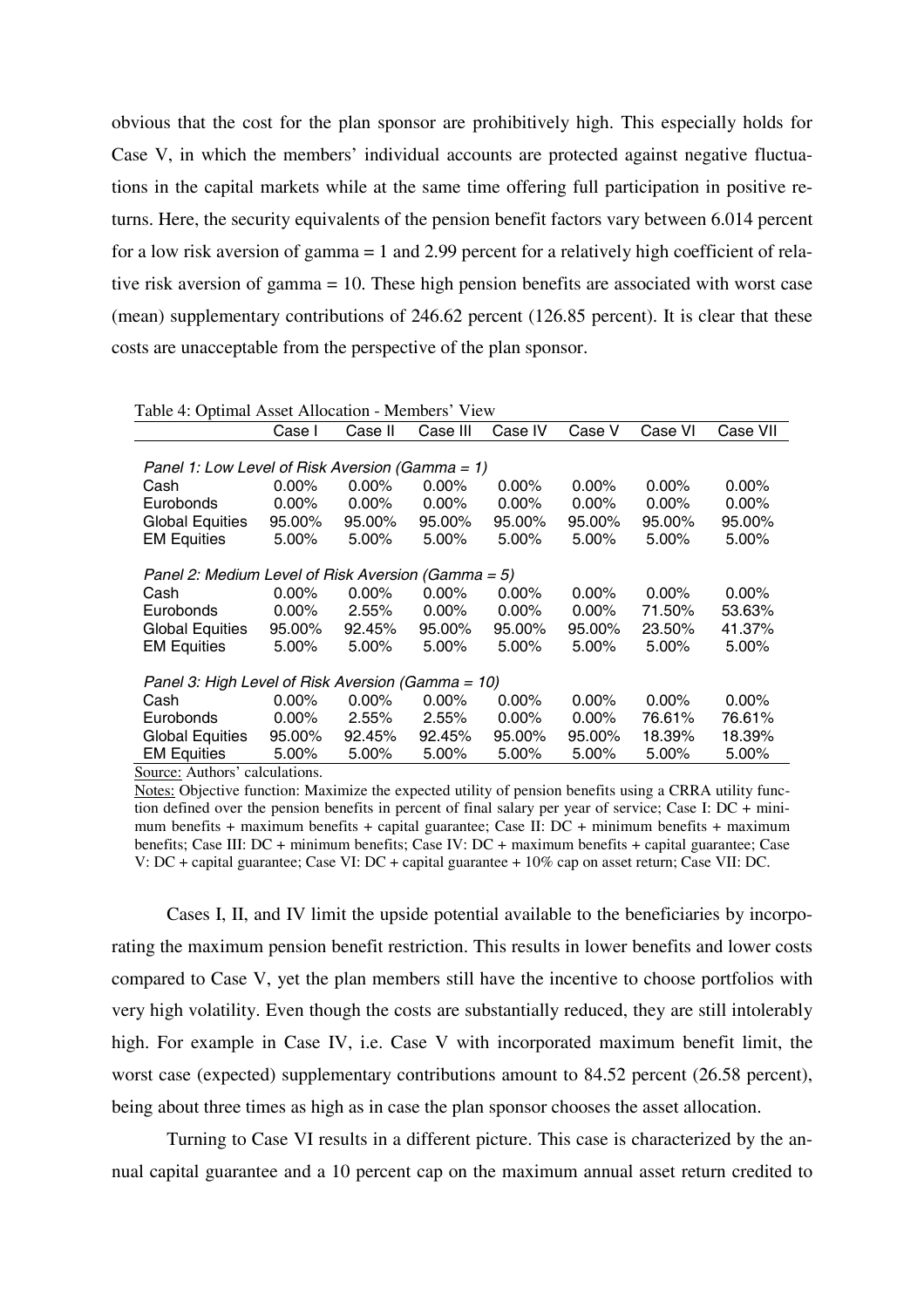the beneficiaries' individual accounts. While beneficiaries with a low level of risk aversion, i.e. gamma = 1, will still invest in the maximum expected return/maximum volatility portfolio, more risk averse plan members will choose an asset allocation with substantially reduced exposure to capital market risk. For a medium (high) level of risk aversion, i.e. gamma = 5 (10), the allocation to bonds will increase from 0 percent, as for gamma  $= 1$ , to 71.5 (78.61) percent (see Table 4). An interesting observation follows when comparing this benefit optimal asset allocation from the members' perspective (with moderate to high risk aversion) to the cost optimal asset allocation from the sponsor's perspective as given in panel 1 of Table 2. From both perspectives, the optimal investment strategy is nearly identical, i.e. including a high exposure to bonds and a low exposure to equities. This results in quite similar cost implication in terms of supplementary contributions. If the plan sponsor set the asset allocation, the 5%-Value-at-Risk of supplementary contributions would be 25.87 percent (panel 2 of Table 2), while in case a representative member with a risk aversion of gamma  $=$  5 (gamma  $=$ 10) chose the (benefit) optimal asset allocation this would result in supplementary contributions for the plan sponsor of 26.06% (26.31%). Hence, if the benefit structure of the pension plan is designed according to Case VI this will lead to "harmony" of the members' and sponsor's interests, at least with respect to the asset allocation decision for a given plan design.

However, while Case VI seems to be most suitable among the hybrid pension plans, combining acceptable cost consequences for the sponsor and attractive pension benefit factors for the plan members, a superior plan design exists. Case VII is a pure defined contribution plan with no capital guarantee and no return cap. By construction, this plan causes no additional costs in term of supplementary contributions for the sponsor. Additionally, as shown in Table 3, a pure DC plan provides higher mean pension benefits as well as security equivalents for all levels of risk aversion. This result is due to the specification of the floor/cap structure, i.e. a minimum rate of return of 0 percent per year and a return maximum of 10 percent per year. When setting the cap to an annual return of 12.5 percent and leaving the floor constant at 0 percent leads to the following results: For members with a low level of risk aversion, i.e. gamma = 1, the security equivalent for the benefit factor of the hybrid plan is still lower than in the case of a pure DC plan (2.283 percent compared to 3.093 percent). For members with medium to high levels of risk aversion, i.e. gamma = 5 (10), the hybrid plan is more attractive than the pure defined contribution plan. The security equivalents are 2.100 percent compared to 2.007 percent for gamma = 5, and 1.913 percent compared to 1.760 percent for gamma = 10. Yet increasing the cap to 12.5 percent, the plan members will again choose the maximum volatility portfolio, i.e. 100 percent equities, independent of their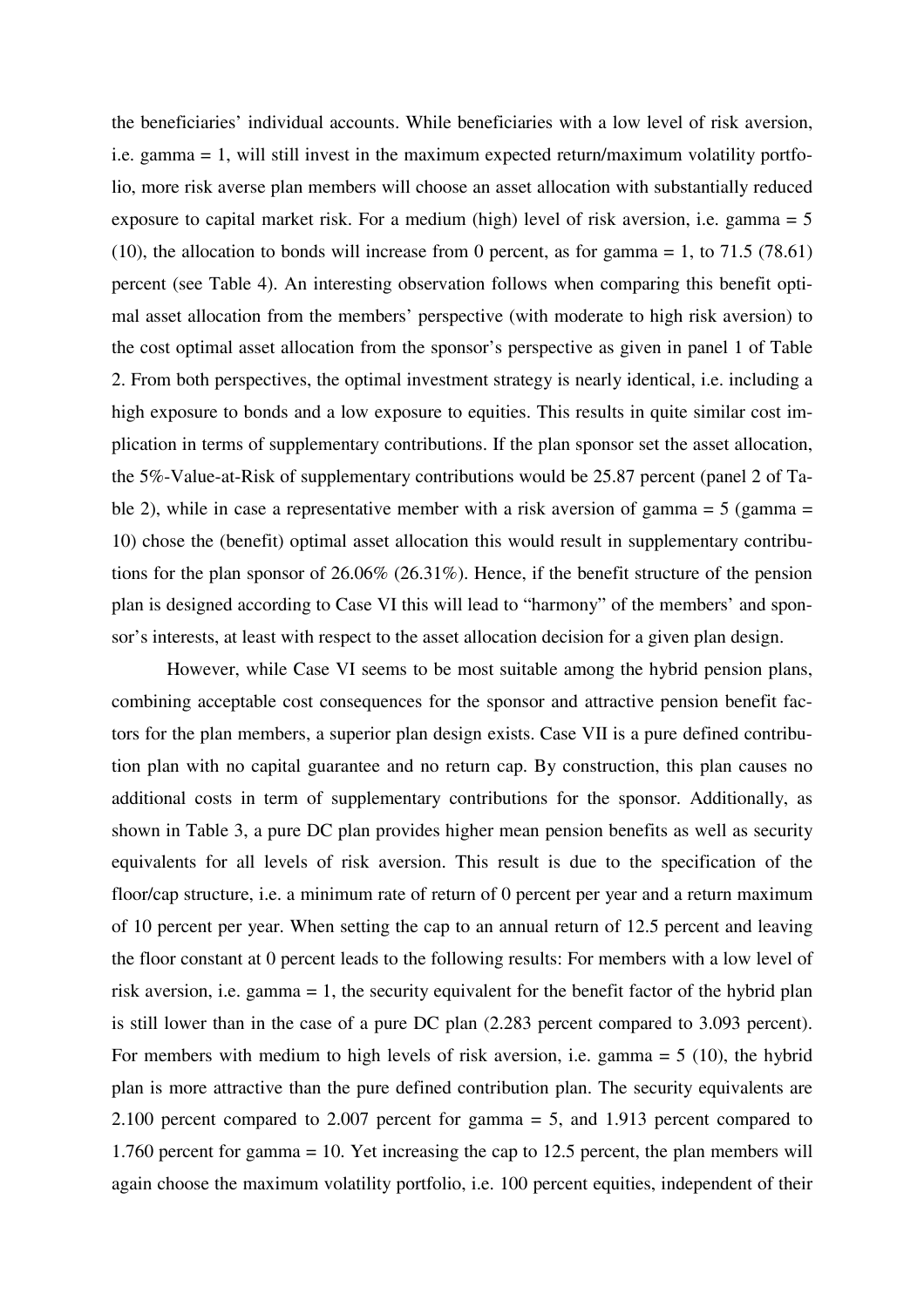level of risk aversion. Unfortunately this will cause unacceptable costs in terms of supplementary contributions for the plan sponsor.

## **5. Conclusions**

In this paper we analyzed the properties of a set of hypothetical hybrid pension plans by subsequently augmenting a defined contribution scheme by minimum and maximum limits for pension benefits as a function of average and final salary, as well as minimum guarantees and caps on the return of the members' individual investment accounts. For the resulting plans, we focused in particular on the optimal investment strategies from the perspectives of both, plan sponsor and beneficiaries.

The introduction of defined benefit elements increases the overall costs of running the pension plan substantially. These additional costs show a strong dependence on the chosen investment strategy.

How the usual expected return/volatility trade-off of investment returns is translated into additional costs is determined by the specifics of the defined benefit elements. For example in case of minimum pension benefits, the implied additional costs (expected and worst case values) are U-shaped as a function of expected investment returns. Therefore, assuming the objective to minimize the worst case value of additional costs, the sponsor will opt for asset allocations which deviate from the minimum risk allocation. Opposed to this, in case of minimum rate of return guarantees, additional costs increase monotonically as a function of higher expected asset return and volatility. However, the U-shape function is restored when minimum rate of return guarantees are combined with minimum or maximum pension benefits or when a cap on the return of the members' individual investment accounts is introduced. In particular the latter element emerged in the simulation study as a powerful means to limit additional costs and hence allow the sponsor to choose asset allocations with a comparable high share of equities.

From the perspective of beneficiaries the paper first focused on the utility implications of alternative defined benefit elements and the sponsors' asset allocation decisions. To this end security equivalents of pension benefits are calculated for a range of risk aversion parameters using the standard CRRA utility function. While generally higher additional costs imply higher expected pension benefits, the introduction of caps on credited asset returns al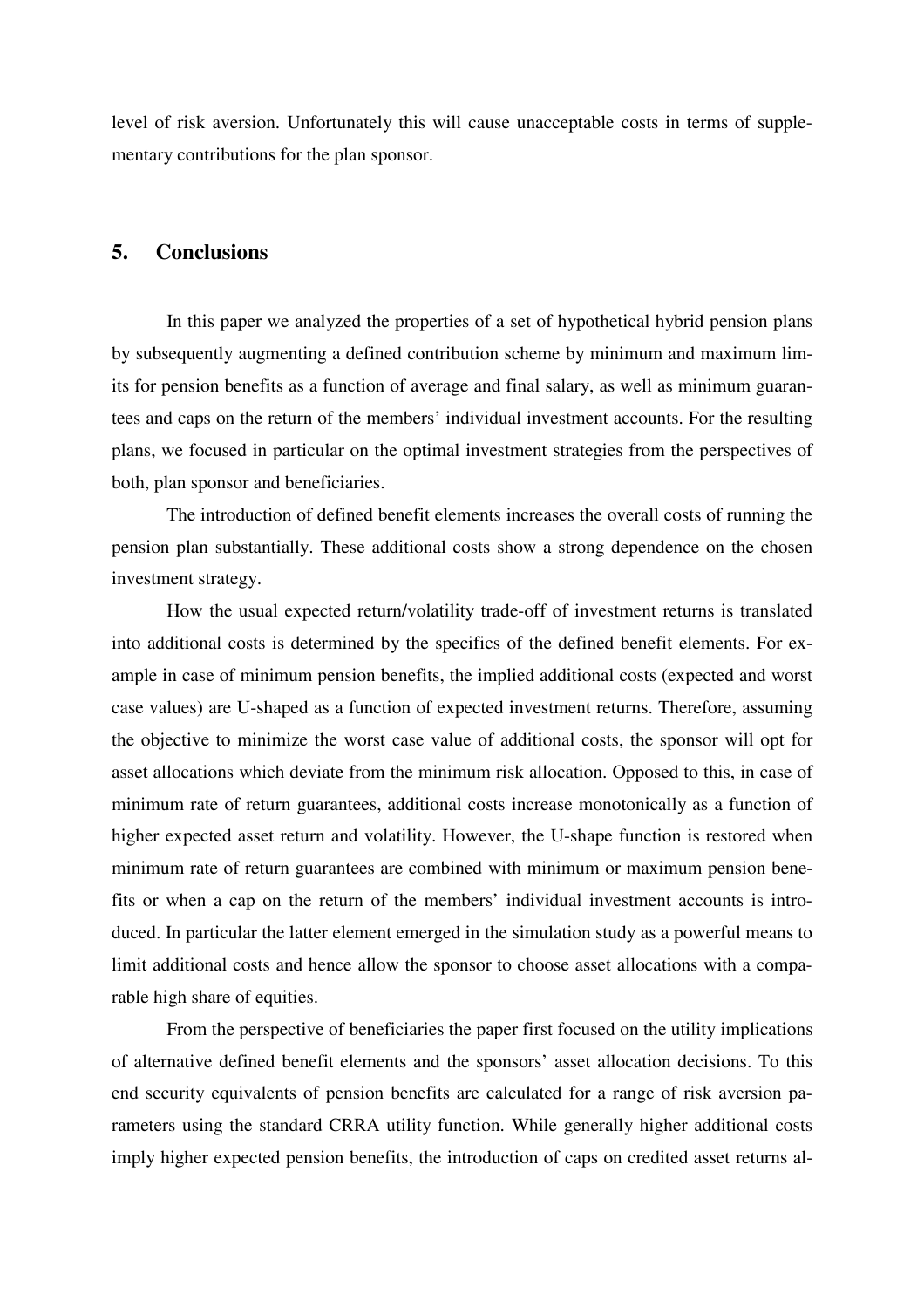lows costs reduction at only slightly lower security equivalents. Secondly, the optimal investment choice from the beneficiaries' perspective was analyzed. Almost independent of the respective degree of risk aversion, plan members chose the maximum return, maximum risk asset allocation in cases the plan guarantees minimum rate of return or minimum pension benefits. Only in case of minimum rate of return guarantees in combination with a cap on the maximum return credited to the individual accounts, medium and highly risk averse members opt for less risky asset allocations.

The analysis presented in this study may also be useful to make observations about the design of hybrid pension plans. Some plan designs appear to be Pareto-inefficient (e.g. minimum and maximum pension benefits in combination with minimum rate of return guarantee) as they are dominated by others which imply lower additional costs and higher expected utility for plan members. Furthermore, in case plan sponsors and beneficiaries are jointly responsible for investment decision, caps on investment returns may reduce conflicts of interests as asset allocations respectively optimal for the parties, diverge to a lesser extent.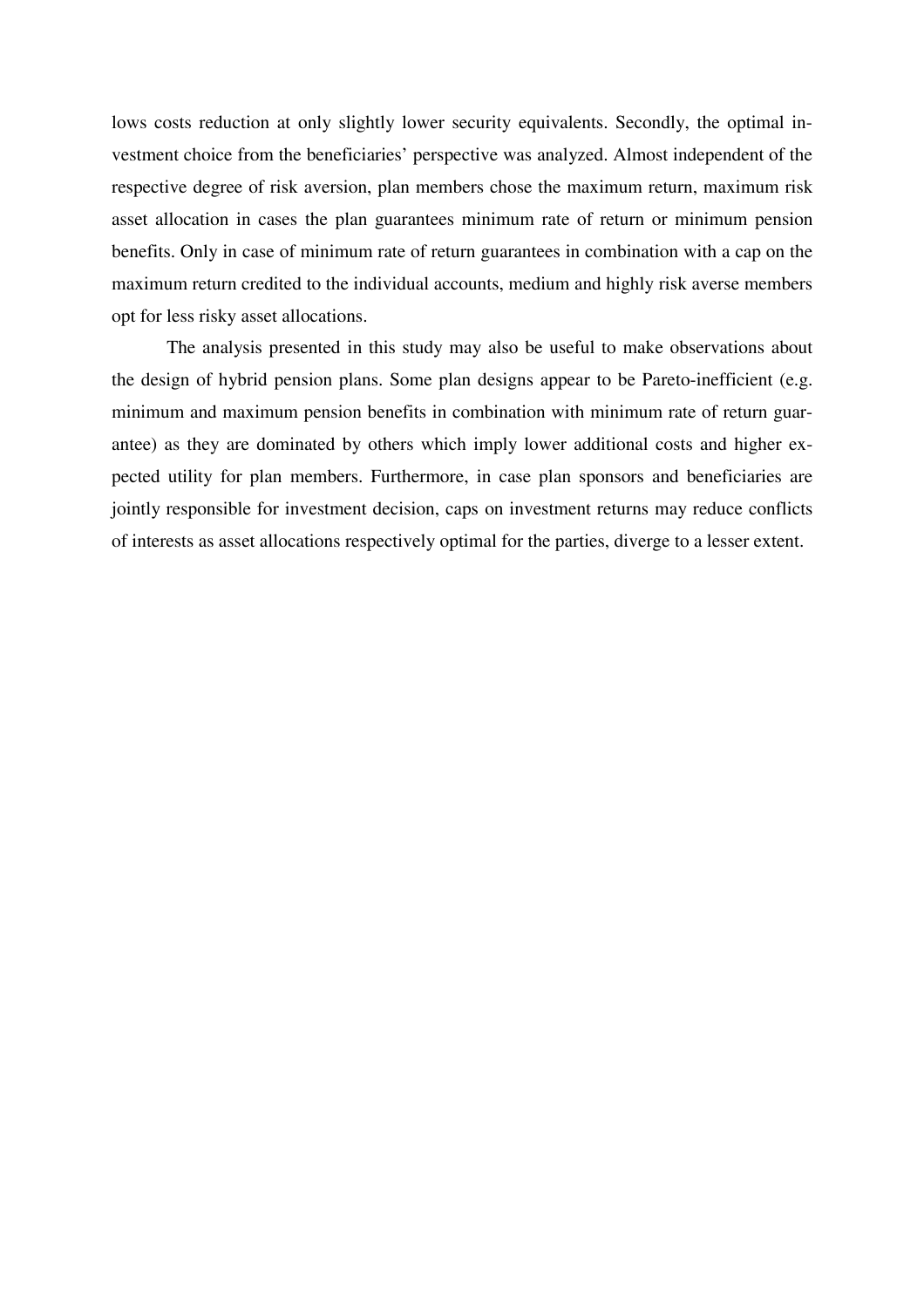## **Appendix: Specification of Asset Dynamics, Interest, and Inflation Rates**

|                        |      |            |           | Correlations           |                    |  |  |  |
|------------------------|------|------------|-----------|------------------------|--------------------|--|--|--|
|                        | Mean | Volatility | Eurobonds | <b>Global Equities</b> | <b>EM</b> Equities |  |  |  |
| Eurobonds              | 5.1  |            |           |                        |                    |  |  |  |
| <b>Global Equities</b> | 7.6  | 17.9       | 0.21      |                        |                    |  |  |  |
| <b>EM Equities</b>     |      | 27.5       | 0.1       | በ 73                   |                    |  |  |  |

Table A1: Parameters of Asset Returns

Source: Authors' calculations.

|  | Table A2: Parameters of Interest Rates and Inflation Dynamics |  |  |  |  |
|--|---------------------------------------------------------------|--|--|--|--|
|--|---------------------------------------------------------------|--|--|--|--|

|                        |       |       |          | Correlations of Innovations |                   |                       |  |
|------------------------|-------|-------|----------|-----------------------------|-------------------|-----------------------|--|
|                        | θ     | К     | $\sigma$ | 3m Interest Rate            | 10y Interest Rate | <b>Inflation Rate</b> |  |
| 3m Interest Rate       | 0.043 | 0.114 | 0.012    |                             |                   |                       |  |
| 10y Interest Rate      | 0.05  | 0.075 | 0.01     | 0.8461                      |                   |                       |  |
| <b>Inflation Rate</b>  | 0.02  | 0.286 | 0.011    | 0.7757                      | 0.8103            |                       |  |
| Eurobonds              |       |       |          | 0.0683                      | 0.1396            | 0.0740                |  |
| <b>Global Equities</b> |       |       |          | $-0.0100$                   | 0.0000            | 0.0100                |  |
| <b>EM</b> Equities     |       |       |          | $-0.0100$                   | 0.0000            | 0.0100                |  |
|                        |       |       |          |                             |                   |                       |  |

Source: Authors' calculations.

Notes: The process is specified by  $dX_t = \kappa(\theta - X_t)dt + \sigma dW_t$ , where  $X_t$  is the value of the Ornstein/Uhlenbeck process in t, kappa  $(\kappa)$  is the speed of mean-reversion, theta  $(\theta)$  is the long-run mean, and sigma (σ) is the volatility of changes of the process.  $dW_t$  is the increment of a standard Wiener process.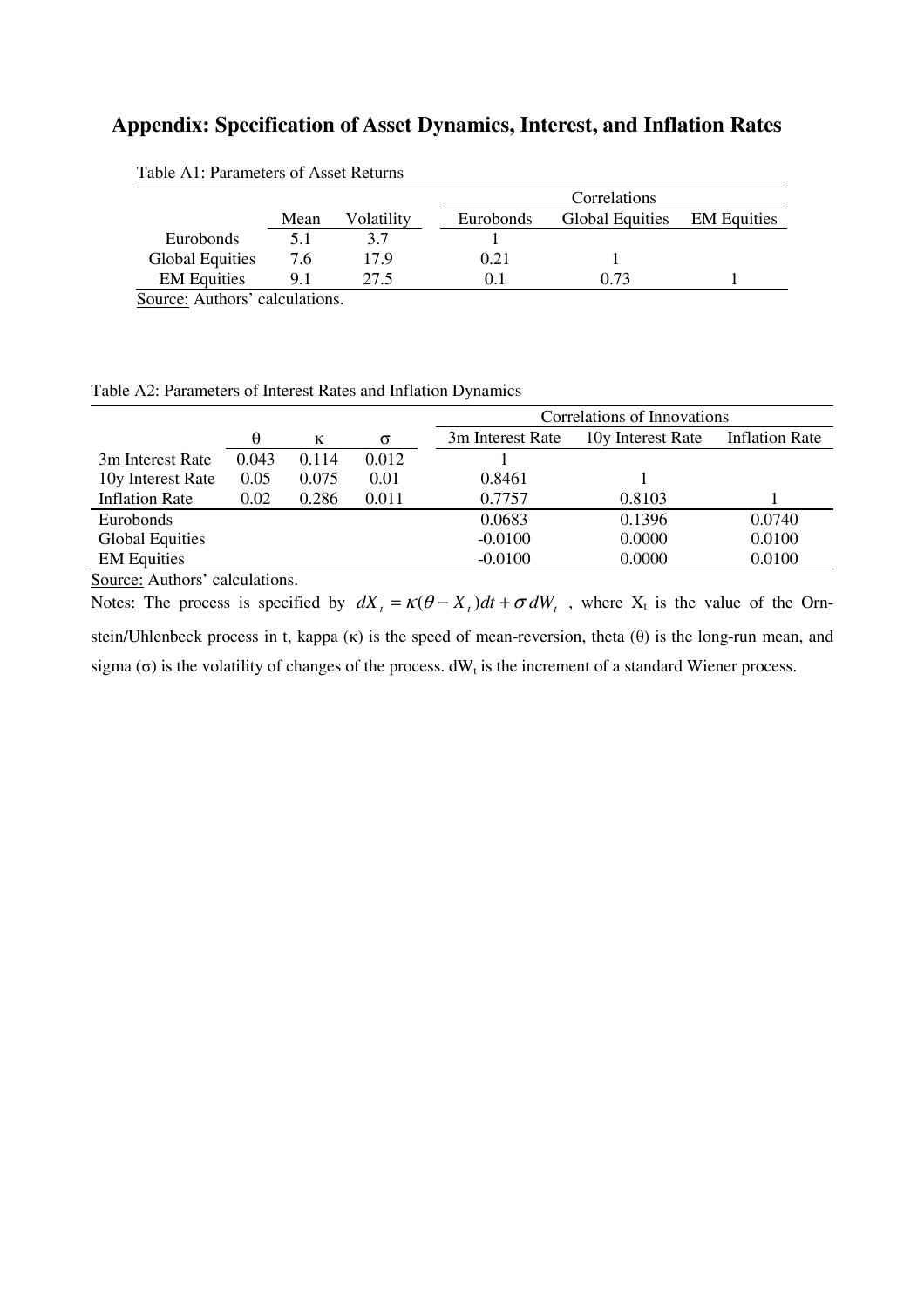## **References**

- Bacinello, Anna R. "Valuation of contingent-claims characterizing particular pension schemes*." Insurance: Mathematics and Economics* 27, 2000, p. 177-188.
- Bernadell, Carlos, Joachim Coche, and Ken Nyholm. "Yield Curve Prediction for the Strategic Investor." Working Paper, European Central Bank, 2005 forthcoming.
- Bodie, Zvi and E. Philip Davis, eds. "The foundations of pension finance." Cheltenham: Edward Elgar, 2000.
- Bodie, Zvi, Alan J. Marcus, and Robert C. Merton. "Defined Benefit versus Defined Contribution Pension Plans: What are the real Tradeoffs?" In Zvi Bodie, John B. Shoven, and David A. Wise, eds., *Pensions in the U.S. Economy*, Chicago: UCP, 1988.
- Bodie, Zvi and Robert C. Merton. "Pension benefit guarantees in the United States; a functional analysis." In Raymond Schmitt, ed., *The future of pensions in the United States*, Philadelphia: Philadelphia: Pension Research Council and University of Pennsylvania Press, 1992.
- Pennacchi, George G. "The Value of Guarantees on Pension Fund Returns." *The Journal of Risk an Insurance*. Vol. 66, No. 2, June 1999, p. 219-237.
- Pesando, James E. "The Government's role in insuring pensions." In Zvi Bodie, Olivia S. Mitchell and John A. Turner, eds., Securing *Employer Based Pensions: An International Perspective*. Philadelphia: Pension Research Council and University of Pennsylvania Press, 1996.
- Schieber, Sylvester J. "A Symposium on Cash Balance Pensions: Background and Introduction." Pension Research Council Working Paper 21, 2003.